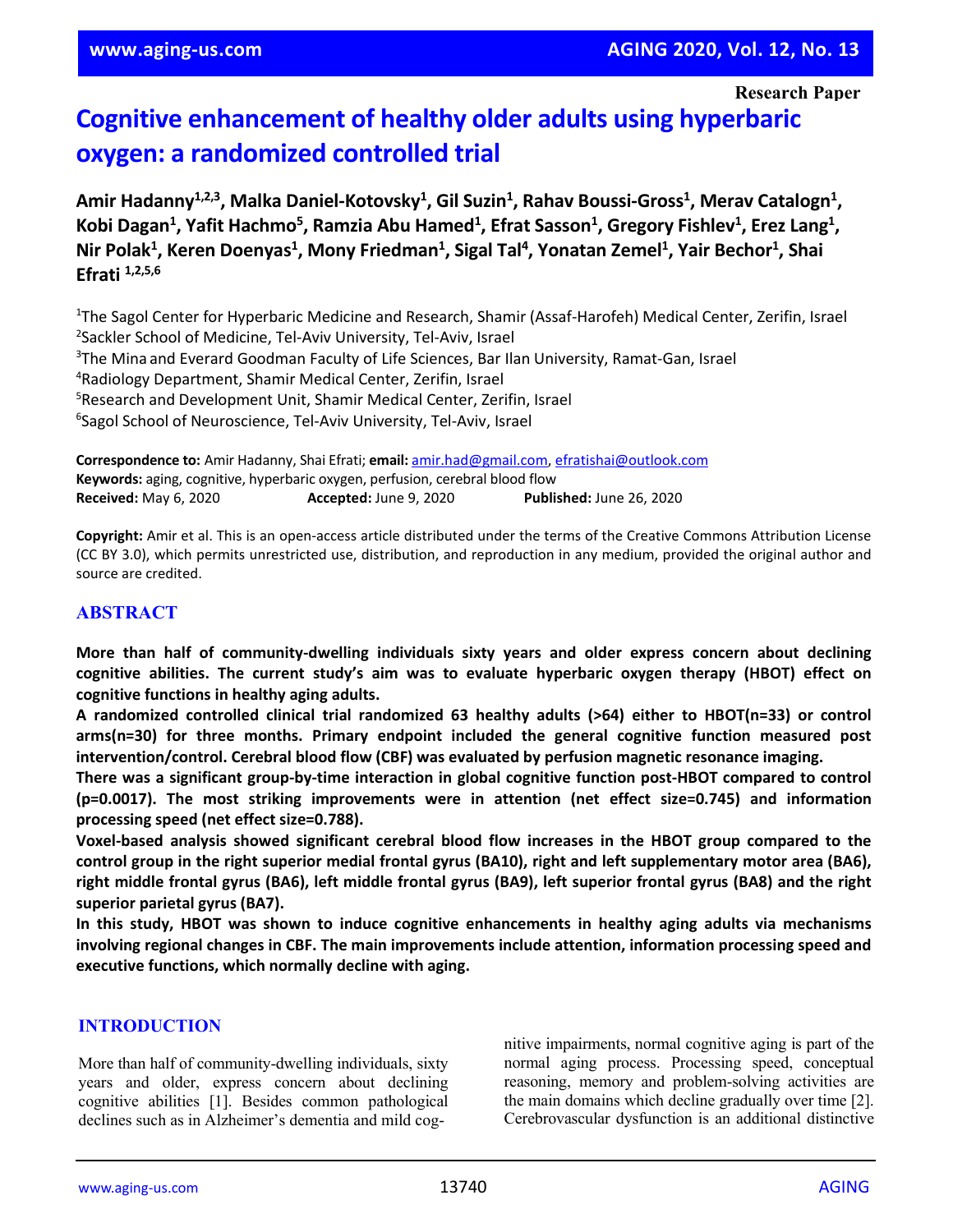feature of aging that includes endothelial-dependent vasodilatation and regional decreases in cerebral blood flow (CBF) [3, 4]. Although not associated with a specific pathology, reduced regional CBF is associated with impaired cognitive functions [5, 6].

A growing body of research suggests several methods for cognitive enhancement and for improving the quality of life in both healthy and pathological states. Non pharmacological lifestyle interventions including exercise, healthy diets and cognitive training have shown positive effects if intensively performed [7, 8]. Unfortunately, so far, pharmacological interventions did not show significant improvements in cognitive performance in normal aging, and have significant risks for side effects [9].

Hyperbaric oxygen therapy (HBOT) utilizes 100% oxygen in an environmental pressure higher than one absolute atmospheres (ATA) to enhance the amount of oxygen dissolved in body's tissues. Repeated intermittent hyperoxic exposures, has been shown to induce physiological effects which normally occur during hypoxia in a hyperoxic environment, including stem cells proliferation and generation of new blood vessels (angiogenesis) [10–13]. Angiogenesis is induced mainly in brain regions signaling ischemia or metabolic dysfunction [13–15]. In turn, neovascularization can

enhance cerebral blood flow [14] and consequently improve the metabolic activity [13–15].

There is growing evidence from clinical studies that HBOT, utilized in a repeated daily sessions protocol, has neurotherapeutic effects which can improve cognitive functions in post-stroke, traumatic brain injury and anoxic brain damaged patients even years after the acute insult [15–19]. However, no study to date has examined HBOT's neurocognitive effects in normal aging populations.

The aim of the current study was to evaluate whether HBOT affects cognitive function and brain perfusion in normal, non-pathological, aging adults.

#### **RESULTS**

Out of 100 individuals that were contacted for participation, 70 were eligible and signed an informed consent. Seven patients did not complete baseline assessments and were excluded All 63 patients who completed baseline evaluations completed interventions. One patient did not complete the cognitive assessment post-HBOT and excluded from analysis (Figure 1). The baseline characteristics and comparability of the cohort are provided in Table 1. The HBOT arm patients were

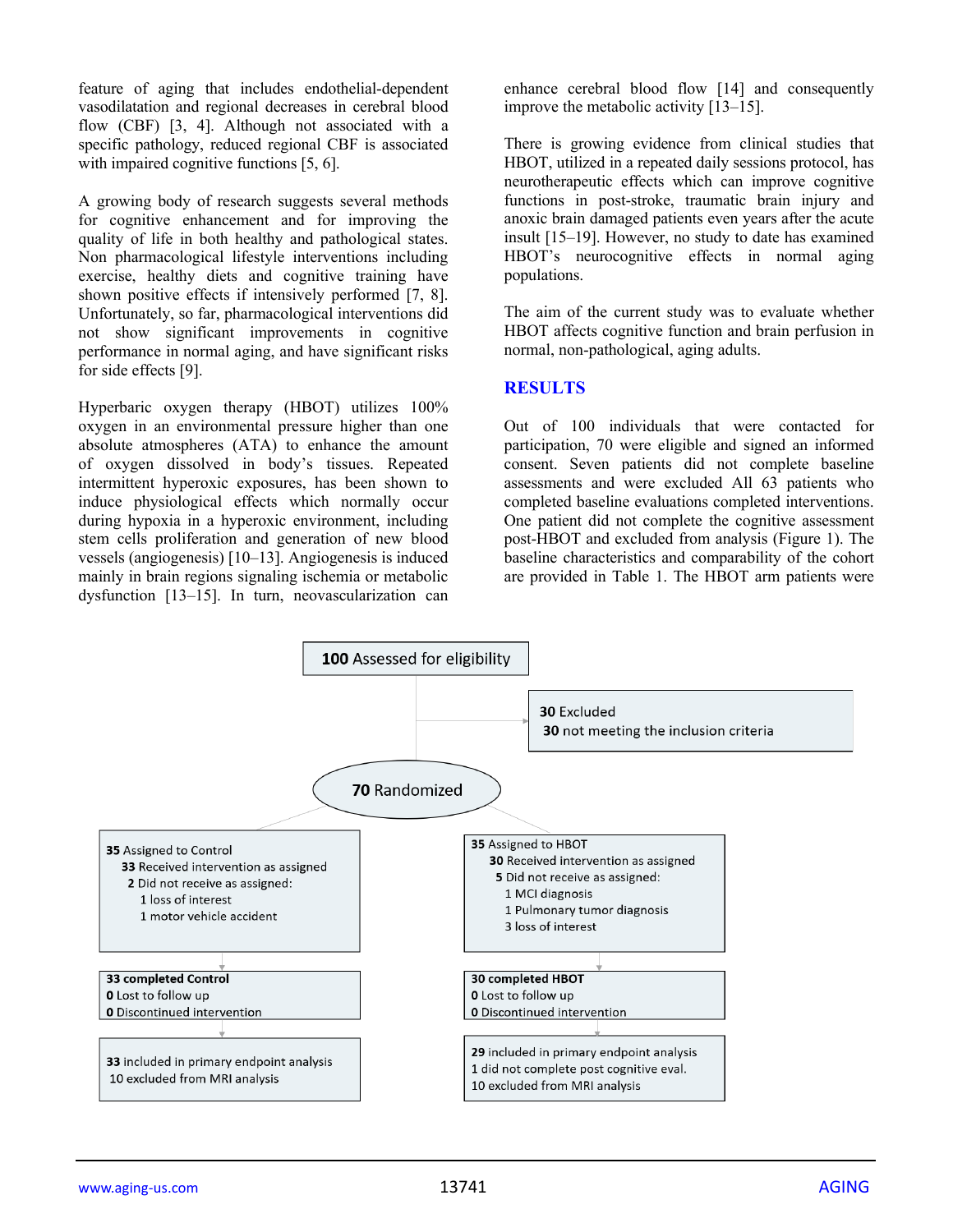#### **Figure 1. Participants flowchart.**

**Table 1. Baseline characteristics.**

|                                   |                                 | <b>Total</b>     | Control           | <b>HBOT</b>      | P-value      |
|-----------------------------------|---------------------------------|------------------|-------------------|------------------|--------------|
| N                                 |                                 | 63 (100%)        | 33 (52.3%)        | 30 (47.7%)       |              |
| Age (years)                       |                                 | 69.70±3.59       | $68.81 \pm 3.34$  | 70.68±3.64       | 0.041        |
| <b>Males</b>                      |                                 | 39 (61.9%)       | 23 (69.7%)        | 16 (53.3%)       | 0.182        |
| <b>Right dominance</b>            |                                 | 57 (90.5%)       | $2(6.1\%)$        | $4(13.3\%)$      | 0.326        |
| Life partner                      |                                 | 55 (87.3%)       | 29 (87.9%)        | 26 (86.7%)       | 0.885        |
| <b>Education years</b>            |                                 | $15.23 \pm 2.81$ | 15.03±2.87        | 15.45 ± 2.78     | 0.564        |
| Working                           |                                 | 29 (46%)         | $16(48.5\%)$      | 13 (43.3%)       | 0.682        |
| <b>Family history</b>             |                                 |                  |                   |                  |              |
|                                   | Cognitive decline               | $23(36.5\%)$     | $8(24.2\%)$       | $15(50\%)$       | 0.034        |
|                                   | Cancer                          | 31 (49.2%)       | $16(48.5\%)$      | $15(50\%)$       |              |
|                                   | Ischemic heart disease          | 12(19%)          | $4(12.1\%)$       | 8(26.7%)         | 0.202        |
| <b>Chronic medical conditions</b> |                                 |                  |                   |                  |              |
|                                   | Atrial fibrillation             | $4(6.3\%)$       | $\boldsymbol{0}$  | $4(13.3\%)$      | 0.046        |
|                                   | Hypothyroidism                  | $7(11.1\%)$      | $3(9.1\%)$        | $4(13.3\%)$      | 0.593        |
|                                   | Obstructive sleep apnea         | $3(4.8\%)$       | $\boldsymbol{0}$  | $3(10\%)$        | 0.102        |
|                                   | Asthma                          | $3(4.8\%)$       | $2(6.1\%)$        | $1(3.3\%)$       | $\mathbf{1}$ |
|                                   | Benign prostatic hyperplasia    | $14(22.2\%)$     | $7(23.3\%)$       | 7(21.2%)         | 0.842        |
|                                   | Gastroesophageal reflux disease | $5(7.9\%)$       | $2(6.1\%)$        | $3(10\%)$        | 0.662        |
|                                   | Osteoporosis                    | $10(15.9\%)$     | $5(15.2\%)$       | 5(16.7%)         | 0.869        |
|                                   | Rheumatic arthritis             | $4(6.3\%)$       | $3(9.1\%)$        | $1(3.3\%)$       | 0.614        |
|                                   | Osteoarthritis                  | $11(17.5\%)$     | $4(12.1\%)$       | $7(23.3\%)$      | 0.325        |
|                                   | Diabetes mellitus               | $10(15.9\%)$     | $7(21.2\%)$       | $3(10\%)$        | 0.308        |
|                                   | Hypertension                    | 14(22%)          | $7(21.2\%)$       | $7(23.3\%)$      | 0.84         |
|                                   | Dyslipidemia                    | 30 $(47.6\%)$    | 14 (42.4%)        | 16 (53.3%)       | 0.387        |
|                                   | Ischemic heart disease          | $6(9.5\%)$       | $4(12.1\%)$       | $2(6.7\%)$       | 0.674        |
|                                   | History of smoking              | 24 (38.1%)       | 14 (42.4%)        | $10(33.3\%)$     | 0.458        |
|                                   | Smoking pack years              | 22.38±13.33      | $21.21 \pm 10.75$ | $24.0 \pm 16.79$ | 0.625        |
|                                   | Quit smoking years              | 23.96±12.36      | $23.71 \pm 11.86$ | $24.3 \pm 13.68$ | 0.912        |
| <b>Chronic medications</b>        |                                 |                  |                   |                  |              |
|                                   | Anti-aggregation                | $14(22.2\%)$     | $6(18.2\%)$       | 8(26.7%)         | 0.418        |
|                                   | ACE-Inhibitors/ARB blockers     | 14 (22.2%)       | $8(24.2\%)$       | $6(20\%)$        | 0.686        |
|                                   | Beta blockers                   | $11(17.5\%)$     | $6(18.2\%)$       | 5(16.7%)         | 0.874        |
|                                   | Calcium blockers                | $6(9.5\%)$       | $3(9.1\%)$        | $3(10\%)$        | $\mathbf{1}$ |
|                                   | Alpha blockers                  | $13(20.6\%)$     | $6(18.2\%)$       | $7(23.3\%)$      | 0.614        |
|                                   | Diuretics                       | $3(4.8\%)$       | 1(3%)             | $2(6.7\%)$       | 0.601        |
|                                   | <b>Statins</b>                  | $19(30.2\%)$     | 9(27.3%)          | $10(33.3\%)$     | 0.601        |
|                                   | Oral hypoglycemic               | $5(7.9\%)$       | $4(12.1\%)$       | $1(3.3\%)$       | 0.357        |
|                                   | Bisphosphonates                 | $4(6.3\%)$       | $3(9.1\%)$        | $1(3.3\%)$       | 0.614        |
|                                   | Proton pump inhibitors          | $7(11.1\%)$      | $4(12.1\%)$       | $3(10\%)$        | $\mathbf{1}$ |
|                                   | Hormones                        | $4(6.3\%)$       | 1(3%)             | $3(10\%)$        | 0.343        |
|                                   | PDE5-Inhibitors                 | $11(17.5\%)$     | $7(21.2\%)$       | $4(13.3\%)$      | 0.515        |
|                                   | Benzodiazepines                 | $9(14.3\%)$      | $6(18.2\%)$       | $3(10\%)$        | 0.479        |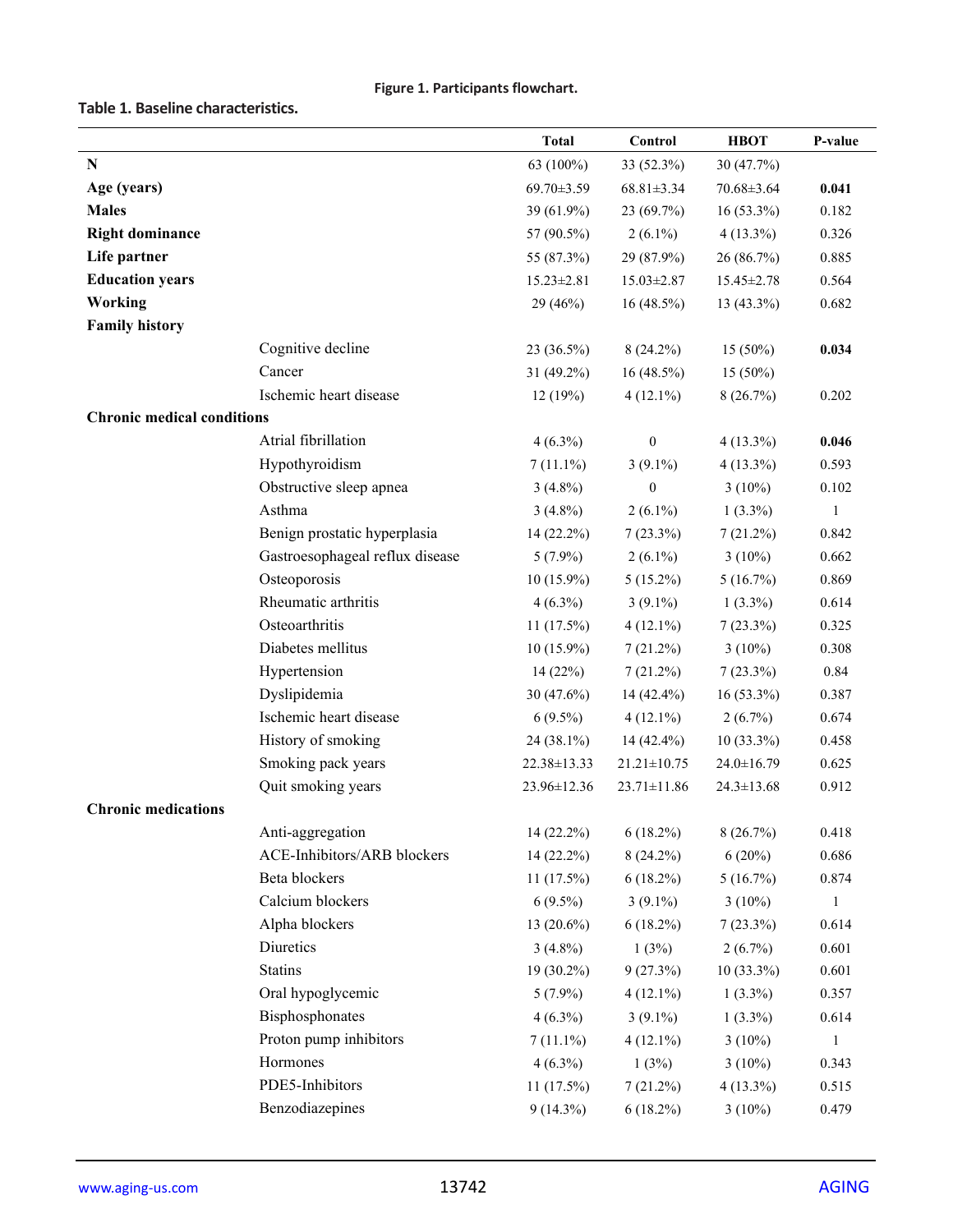#### **Cognitive function**

Results of the cognitive function evaluations are summarized in Tables 2, 3.

## **Primary endpoint**

Both groups had similar global cognitive scores at baseline which was higher than the average score normalized to age and education level  $(>100)$ . There was a significant group by time interaction in the primary endpoint of global cognitive function post HBOT compared to the control group  $(F=10.811, p=0.0017$  with a net effect size of 0.849 (Tables 2, 3 and Figure 2).

## **Secondary endpoints**

Both groups had similar cognitive scores in all domains measured by Neurotrax at baseline, The most striking improvements were in attention (net effect size=0.745, F=8.445, p=0.005) and information processing speed (net effect size=0.788, F=9.142, p=0.003) (Figure 2). Both overall memory domain score, the immediate and the delayed nonverbal memory scores were all improved post-HBOT compared to the control group (Tables 2, 3 and Figure 2). However, they were statistically insignificant following multi-comparisons corrections.

In the CANTAB battery, at baseline, the HBOT group had shorter response times. However, they were insignificant following multiple comparison corrections (Table 2). The HBOT group showed significant improvement in the set shifting task performance (a subset of executive function) (Tables 2, 3 and Figure 3). There was a significant reduction in median response time in both congruent (net effect size=-0.861,  $F=10.702$ ,  $p=0.002$ ) and incongruent trials (net effect size=-0.840, F=11.254, p=0.001) following HBOT (Tables 2, 3 and Figure 3). There was an increased performance in the visual memory task post-HBOT, which was statistically insignificant following multiple comparisons corrections. The results of covariate-adjusted (age and education) analyses were similar.

In the traditional paper and pencil tasks, at baseline, both groups showed similar cognitive functions in all tasks. Both verbal fluency (FAS semantic, net effect size= $0.566$ , F= $4.646$ , p= $0.03$ ) and verbal memory  $(RAVLT)$  total, net effect size=0.603, F=5.439, p=0.02) improved in the HBOT group, compared to the control group. However, they were statically insignificant following multiple comparisons corrections (Table 2, 3). (See all cognitive results in Supplementary Tables 1, 2).

#### **Brain perfusion**

Ten subjects were excluded due to excessive head motion ( $>1$ mm or  $1^{\circ}$ ) and ten subjects were excluded due to low AIF peak or wide AIF. A total of 20 subjects from the control group and 19 subjects from the HBOT group were included in the analysis.

There was an insignificant increase in whole brain CBF  $(p=0.054)$  and whole grey matter CBF  $(p=0.057)$  and no significant group by time interaction in whole brain, grey matter and white matter CBF (p>0.05) (Supplementary Table 3).

Voxel-based analysis revealed significant CBF increases in the HBOT group compared to the control group in the following regions: right superior medial frontal gyrus (BA 10), right and left supplementary motor area (BA 6), right middle frontal gyrus (BA 6), left middle frontal gyrus (BA9), left superior frontal gyrus (BA8) and the right superior parietal gyrus (BA 7) (Table 4 and Figure 4).

There were moderate correlations between cognitive score changes and these regional perfusion changes. The Neurotrax memory score change correlated to the left middle frontal gyrus CBF change (BA8),  $(r=0.379, p=0.023)$  and the attention score change correlated to the right middle frontal gyrus (BA6) (r=0.339, p=0.043). CANTAB set switching parameter changes correlated with the right superior frontal gyrus and supplementary motor area (BA6) (r=0.38-0.45, p<0.05, Supplementary Table 4). The RAVLT total score correlated with both the right superior medial frontal gyrus  $(r=0.393, p=0.016)$ , right supplementary motor area  $(r=0.394, p=0.016)$  and the right superior parietal gyrus  $(r=0.380, p=0.002)$  (Table 4). The FAS semantic score change correlated with the right medial frontal gyrus (r=0.353, p=0.03) (Supplementary Table 4).

# **Quality of life**

At baseline, there were no significant differences in all quality of life domains as calculated from the SF-36 questionnaire. All but the energy domain, had high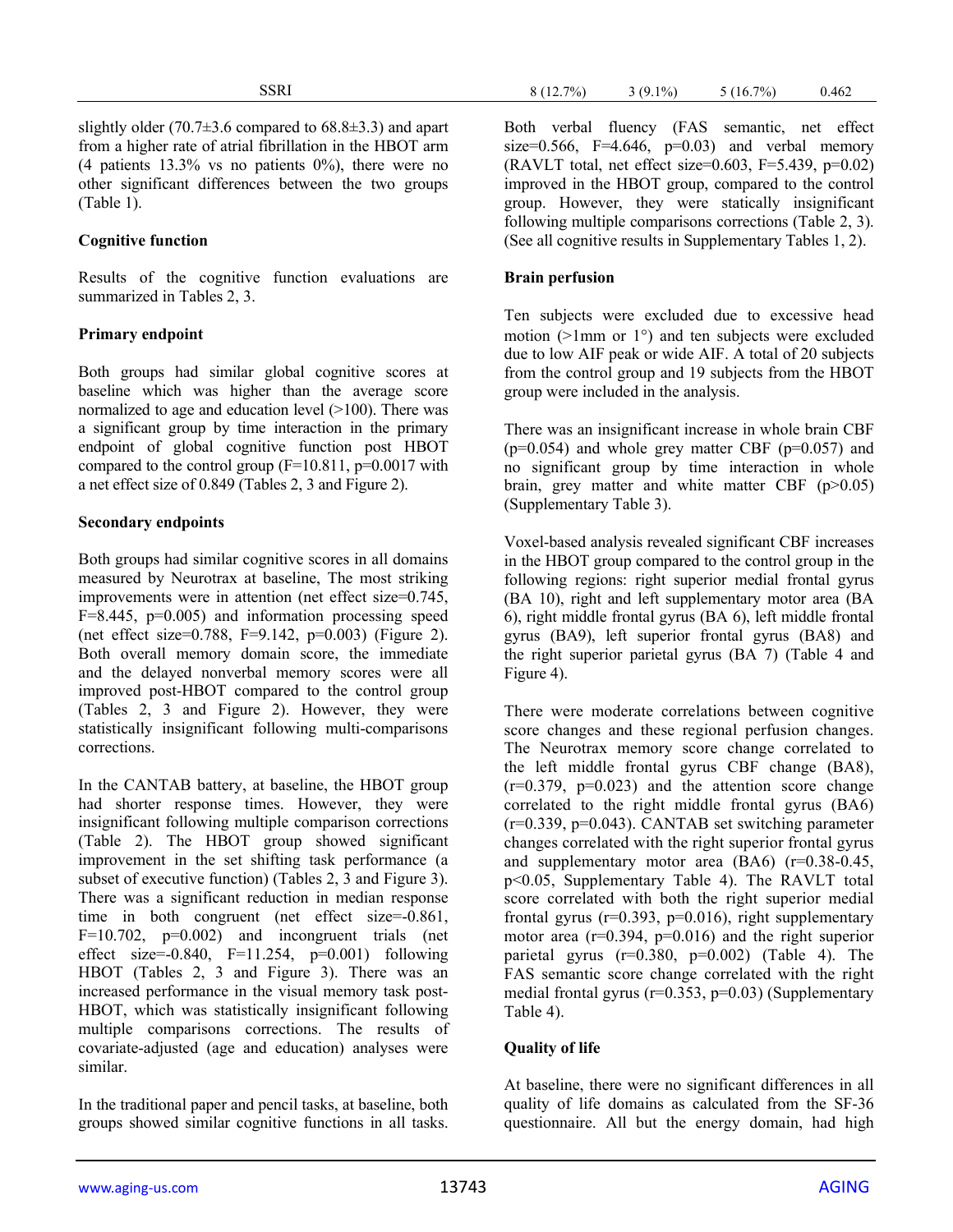normal values (>75) in both groups. There was a significant increase in the HBOT group's energy levels, **Table 2. Neurocognitive performance changes.**

compared to none in the control group (Supplementary Tables 5, 6).

|                                 |                    | <b>Control Group</b> |                        |                    | <b>HBOT</b> Group   |                                              |                                          |                                            |
|---------------------------------|--------------------|----------------------|------------------------|--------------------|---------------------|----------------------------------------------|------------------------------------------|--------------------------------------------|
|                                 | <b>Baseline</b>    | Control              | 3<br>months<br>P-value | <b>Baseline</b>    | Post-HBOT           | $\overline{\mathbf{3}}$<br>months<br>P-value | <b>Baseline</b><br>Comparison<br>P-value | <b>Net</b><br><b>Effect</b><br><b>Size</b> |
| <b>Neurotrax</b>                |                    | $(N = 32)$           |                        |                    | $(N = 29)$          |                                              |                                          |                                            |
| <b>Primary Endpoint</b>         |                    |                      |                        |                    |                     |                                              |                                          |                                            |
| Global cognitive<br>score       | 102.19±8.51        | $103.00 \pm 8.27$    | 0.054                  | $105.37 \pm 7.56$  | $110.58 \pm 6.76$   | $< 0.000*$                                   | 0.132                                    | 0.849                                      |
| <b>Secondary Endpoints</b>      |                    |                      |                        |                    |                     |                                              |                                          |                                            |
| Memory                          | 105.20±7.54        | $105.53 \pm 7.10$    | 0.757                  | $104.23 \pm 10.53$ | 108.46±7.01         | $0.004*$                                     | 0.684                                    | 0.593                                      |
| Verbal - Immediate              | $104.77 \pm 13.65$ | $109.15 \pm 8.72$    | 0.012                  | $106.03 \pm 11.8$  | $106.67 \pm 10.56$  | 0.365                                        | 0.706                                    | 0.123                                      |
| Verbal - Delayed                | $106.03\pm6.93$    | 108.46±7.99          | 0.339                  | $100.57 \pm 12.3$  | 104.99±11.04        | $0.029*$                                     | 0.037                                    | 0.293                                      |
| Non-Verbal -<br>Immediate       | 104.73±12.29       | 101.95±14.92         | 0.202                  | 107.89±15.4        | $112.72 \pm 10.18$  | 0.113                                        | 0.38                                     | 0.549                                      |
| Non-Verbal -<br>Delayed         | 101.78±14.59       | $100.27 \pm 13.43$   | 0.513                  | $103.82 \pm 12.34$ | $109.46 \pm 10.18$  | $0.035*$                                     | 0.564                                    | 0.542                                      |
| <b>Executive Function</b>       | $100.83 \pm 9.74$  | $102.15 \pm 10.13$   | 0.207                  | $109.17 \pm 8.92$  | $113.0 \pm 9.33$    | $0.008*$                                     | $< 0.000*$                               | 0.381                                      |
| Attention                       | 99.96±7.81         | 101.10±6.96          | 0.247                  | 102.89±9.66        | 108.90±6.51         | $< 0.000*$                                   | 0.196                                    | 0.745                                      |
| Information<br>Processing Speed | $104.42 \pm 12.21$ | $104.02 \pm 13.85$   | 0.908                  | $107.86 \pm 13.8$  | $116.02 \pm 14.0$   | $< 0.000*$                                   | 0.315                                    | 0.788                                      |
| Motor Skills                    | 100.29±11.43       | 99.90±10.98          | 0.746                  | $104.63 \pm 11.2$  | 107.79±9.03         | 0.075                                        | 0.145                                    | 0.445                                      |
| <b>CANTAB</b>                   |                    | $(N = 33)$           |                        |                    | $(N = 29)$          |                                              |                                          |                                            |
| <b>Executive Function</b>       |                    |                      |                        |                    |                     |                                              |                                          |                                            |
| ASTLCM(ms)                      | 882.51±110.85      | 885.98±111.91        | 0.79                   | 799.17±122.54      | 753.00±158.3        | 0.039                                        | 0.006                                    | 0.542                                      |
| ASTLCMD(ms)                     | 743.93±75.75       | 785.45±90.67         | $< 0.000*$             | 699.75±120.95      | $667.55 \pm 155.23$ | 0.111                                        | 0.086                                    | 0.84                                       |
| ASTLICM(ms)                     | 961.48±121.99      | 963.37±128.53        | 0.903                  | 884.51±139.61      | 823.35±161.90       | $0.009*$                                     | 0.024                                    | 0.637                                      |
| ASTLICMD(ms)                    | 862.98±103.83      | 885.90±117.05        | 0.133                  | 800.5±131.42       | 745.41±148.57       | $0.006*$                                     | 0.041                                    | 0.861                                      |
| <b>Pen and Paper</b>            |                    | $(N = 29)$           |                        |                    | $(N = 28)$          |                                              |                                          |                                            |
| Verbal memory                   |                    |                      |                        |                    |                     |                                              |                                          |                                            |
| <b>RAVLT</b> total Z-score      | $0.31 \pm 0.85$    | $0.32 \pm 0.88$      | 0.969                  | $0.09 \pm 1.08$    | $0.61 \pm 0.94$     | 0.062                                        | 0.395                                    | 0.603                                      |
| <b>Executive function</b>       |                    |                      |                        |                    |                     |                                              |                                          |                                            |
| Five points<br>(percentile)     | $64.9 \pm 28.0$    | 73.4±29.3            | 0.237                  | $70.0 \pm 34.2$    | $88.3 \pm 16.8$     | 0.014                                        | 0.528                                    | 0.348                                      |
| <b>Verbal fluency</b>           |                    |                      |                        |                    |                     |                                              |                                          |                                            |
| F-A-S Z-Score<br>(Semantic)     | $0.52 \pm 1.04$    | $0.36 \pm 1.04$      | 0.568                  | $0.02 \pm 0.80$    | $0.35 \pm 0.86$     | 0.148                                        | 0.047                                    | 0.566                                      |

Baseline comparison p-value tests the null hypothesis of equal means of the two groups at the baseline using an unpaired ttest; 3 months comparison p-value tests the null hypothesis of equal means of each group pre-post intervention (HBOT/control respectively) using a paired t-test.

Bold - *P*<0.05, \*Satisfied Bonferroni corrections.

Net effect size is the subtraction of Cohen's D effect size of the control group from the HBOT group Cohen's D effect size. Neurotrax scores are normalized to age, gender and education years.

ASTLCM- The mean latency of response (from stimulus appearance to button press) on congruent trials.

ASTLCMD - The median latency of response (from stimulus appearance to button press) on congruent trials.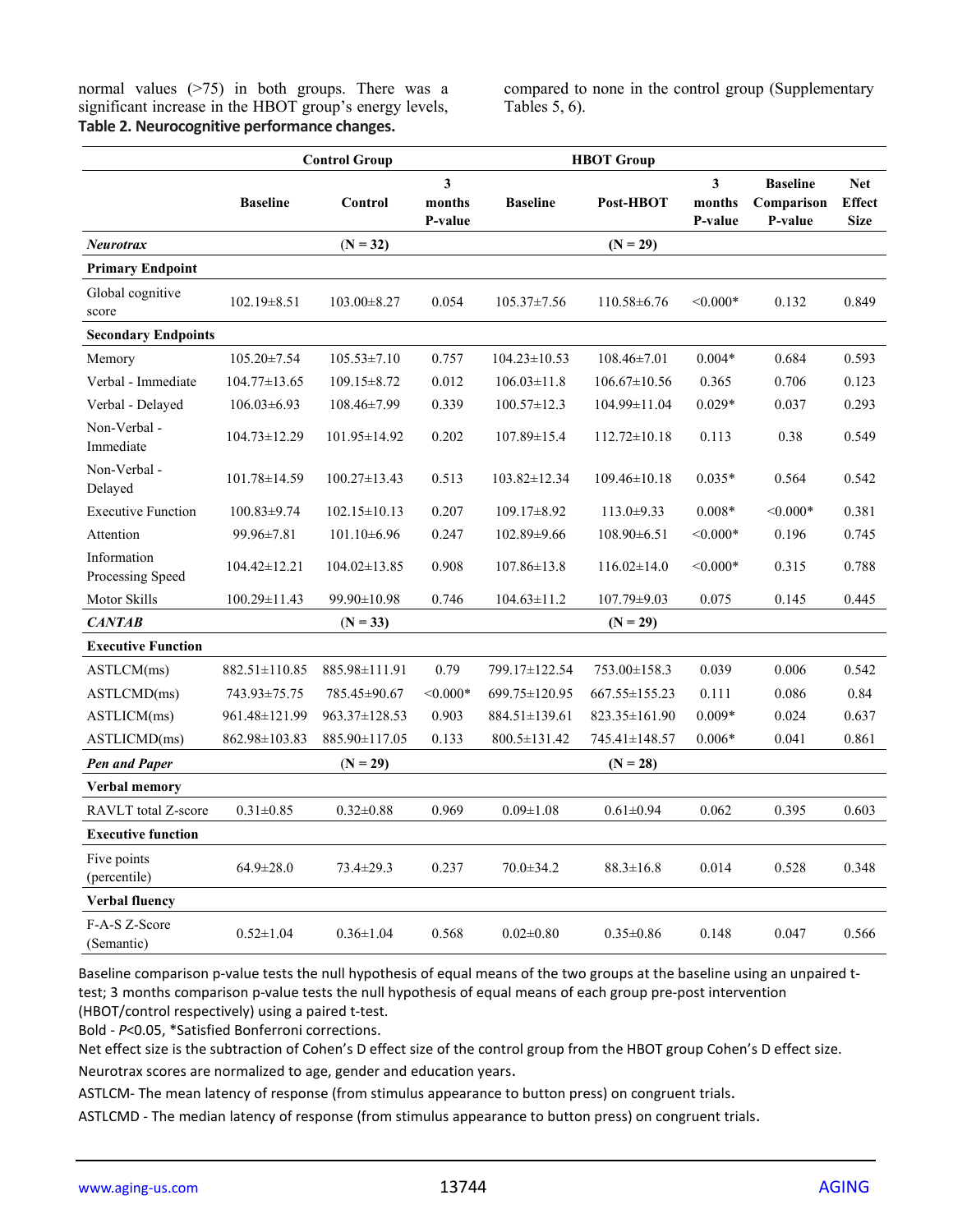ASTLICM - The mean latency of response (from stimulus appearance to button press) on incongruent trials. ASTLICMD - The median latency of response (from stimulus appearance to button press) on incongruent trials. **Table 3. Neurocognitive function repeated measures analysis.**

|                                     | <b>Main Effect of Group</b> |            | <b>Main Effect of Time</b> |                 | <b>Interaction Effect</b><br>(Group by Time) |                 |
|-------------------------------------|-----------------------------|------------|----------------------------|-----------------|----------------------------------------------|-----------------|
|                                     | $\bm{F}$                    | p-value    | $\boldsymbol{F}$           | <i>p</i> -value | $\bm{F}$                                     | <i>p</i> -value |
| <b>Neurotrax</b>                    |                             |            |                            |                 |                                              |                 |
| <b>Primary Endpoint</b>             |                             |            |                            |                 |                                              |                 |
| Global Cognitive Score              | 7.171                       | $0.009*$   | 34.382                     | $\leq 0.000*$   | 10.811                                       | $0.002*$        |
| <b>Secondary Endpoints</b>          |                             |            |                            |                 |                                              |                 |
| Memory                              | 0.256                       | 0.614      | 7.069                      | $0.010*$        | 5.186                                        | 0.026           |
| Verbal – Immediate                  | 0.195                       | 0.66       | 4.602                      | 0.036           | 0.220                                        | 0.64            |
| Verbal - Delayed                    | 4.61                        | 0.036      | 5.732                      | 0.02            | 1.216                                        | 0.274           |
| Non-verbal - Immediate              | 5.511                       | $0.002*$   | 0.33                       | 0.567           | 4.512                                        | 0.037           |
| Non-verbal - Delayed                | 3.874                       | 0.053      | 1.472                      | 0.229           | 4.400                                        | 0.04            |
| <b>Executive Function</b>           | 17.321                      | $< 0.000*$ | 9.346                      | $0.003*$        | 2.213                                        | 0.142           |
| Attention                           | 8.688                       | $0.004*$   | 18.2                       | $\leq 0.000*$   | 8.445                                        | $0.005*$        |
| <b>Information Processing Speed</b> | 5.634                       | $0.021*$   | 8.082                      | $0.006*$        | 9.142                                        | $0.003*$        |
| <b>Motor Skills</b>                 | 5.526                       | $0.022*$   | 1.781                      | 0.187           | 2.964                                        | 0.09            |
| <b>CANTAB</b>                       |                             |            |                            |                 |                                              |                 |
| <b>ASTLCM</b>                       | 12.716                      | $0.001*$   | 3.408                      | 0.07            | 4.458                                        | 0.039           |
| <b>ASTLCMD</b>                      | 8.980                       | $0.004*$   | 0.033                      | 0.857           | 10.702                                       | $0.002*$        |
| <b>ASTLICM</b>                      | 10.563                      | $0.002*$   | 5.488                      | 0.023           | 6.146                                        | 0.016           |
| <b>ASTLICMD</b>                     | 11.183                      | $0.001*$   | 2.262                      | 0.138           | 11.254                                       | $0.001*$        |
| Pen and Paper                       |                             |            |                            |                 |                                              |                 |
| <b>RAVLT</b> Total Z-Score          | 0.059                       | 0.809      | 6.876                      | 0.011           | 5.439                                        | 0.023           |
| Five Points (Percentile)            | 2.400                       | 0.127      | 16.641                     | < 0.000         | 1.778                                        | 0.188           |
| F-A-S Z-Score (Semantic)            | 1.449                       | 0.234      | 1.233                      | 0.271           | 4.646                                        | 0.035           |

Using a 2X2 repeated measures ANOVA model, the cognitive scores were compared between the 2 groups.

The first two columns present the between group effect. The 3rd and 4th columns report the time repeated effect (within group). The 5th and 6th columns report the group-by-time interaction;

Bold – P<0.05, \*-Satisfied Bonferroni corrections;

Neurotrax scores are normalized to age, gender and education years.

#### **Safety**

Four participants (13.3%) experienced mild middle ear barotrauma (TEED 1-2) in the HBOT group compared to none  $(0\%)$  in the control group. All events were treated conservatively and all participants completed their protocol. Fifteen participants (62% of those without intraocular lens implantation) had visual acuity changes in the HBOT group, compared to ten (37% of those without intraocular lens implantation). No changes were found in participants who had intraocular lens surgery prior to the study. In the HBOT group, nine patients (31.0%) had far sight acuity deterioration while six patients (20.6%) had improvement in their far sight acuity. Six patients (20.6%) had improved near sight

acuity and three (10.3%) had near sight acuity deterioration. Four participants (16.7%) in the HBOT group, compared to nine (33.3%) in the control group had cataract level acceleration.

#### **DISCUSSION**

We found HBOT can induce significant enhancements in cognitive performance in healthy elderly. The main improved domains include attention, information processing speed and executive function (set shifting) in addition to global cognitive functions. Moreover, the HBOT group had a significantly enhanced brain perfusion in the superior and middle frontal gyri, supplementary motor area and superior parietal lobule.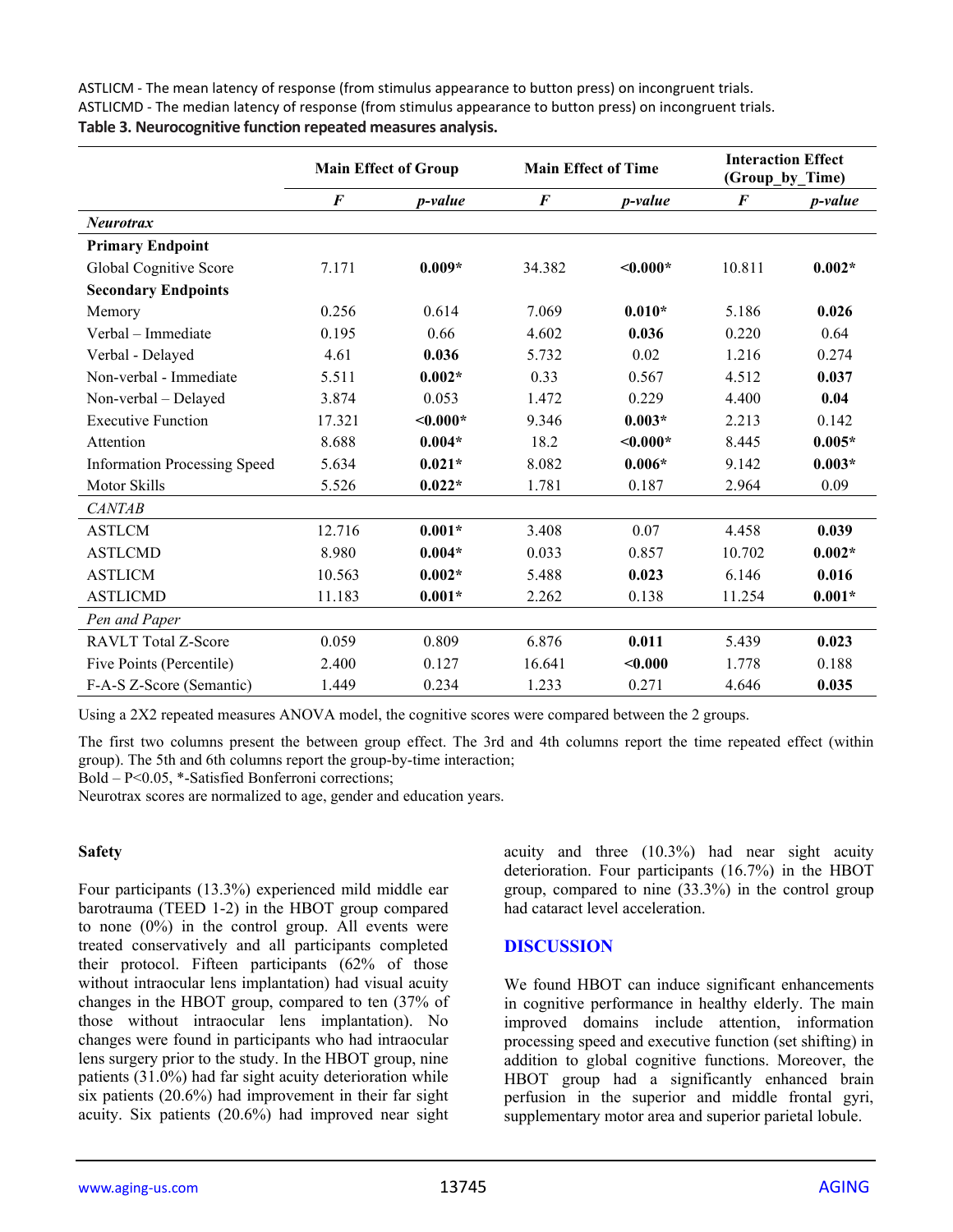Attention and information processing speed were significantly increased following HBOT compared to no change in the control group. In executive functions, the particular subset of set shifting improved significantly following HBOT compared to actual deterioration in the control group. These domains are known to gradually decline within the process of normal aging and play a crucial role in the daily functioning of the elderly [2]. Our results were in participants that had neither previous brain pathologies nor pathological cognitive declines (such as dementia or mild cognitive impairment) and had normal baseline cognitive scores. The memory domain, and mainly the non-verbal subdomain, improved in the HBOT group compared to no change in the control group. However,

these changes did not reach corrected significance. We cannot rule out the possibility that in larger sample sizes, the memory domain effect would remain significant even after multi-comparisons corrections. Interestingly, the most significant cognitive changes were found in the computerized cognitive batteries and not in the traditional psychometric pen and paper tools. This may be due to the lack of proper alternative variations for the traditional tasks and low test-retest validity [20].

The HBOT net effect size of global cognitive score enhancement was 0.849 following 12 weeks HBOT sessions, substantially more than in other enhancement modalities. Colcombe et al. in a meta-analysis found that aerobic training in older adults improves mostly

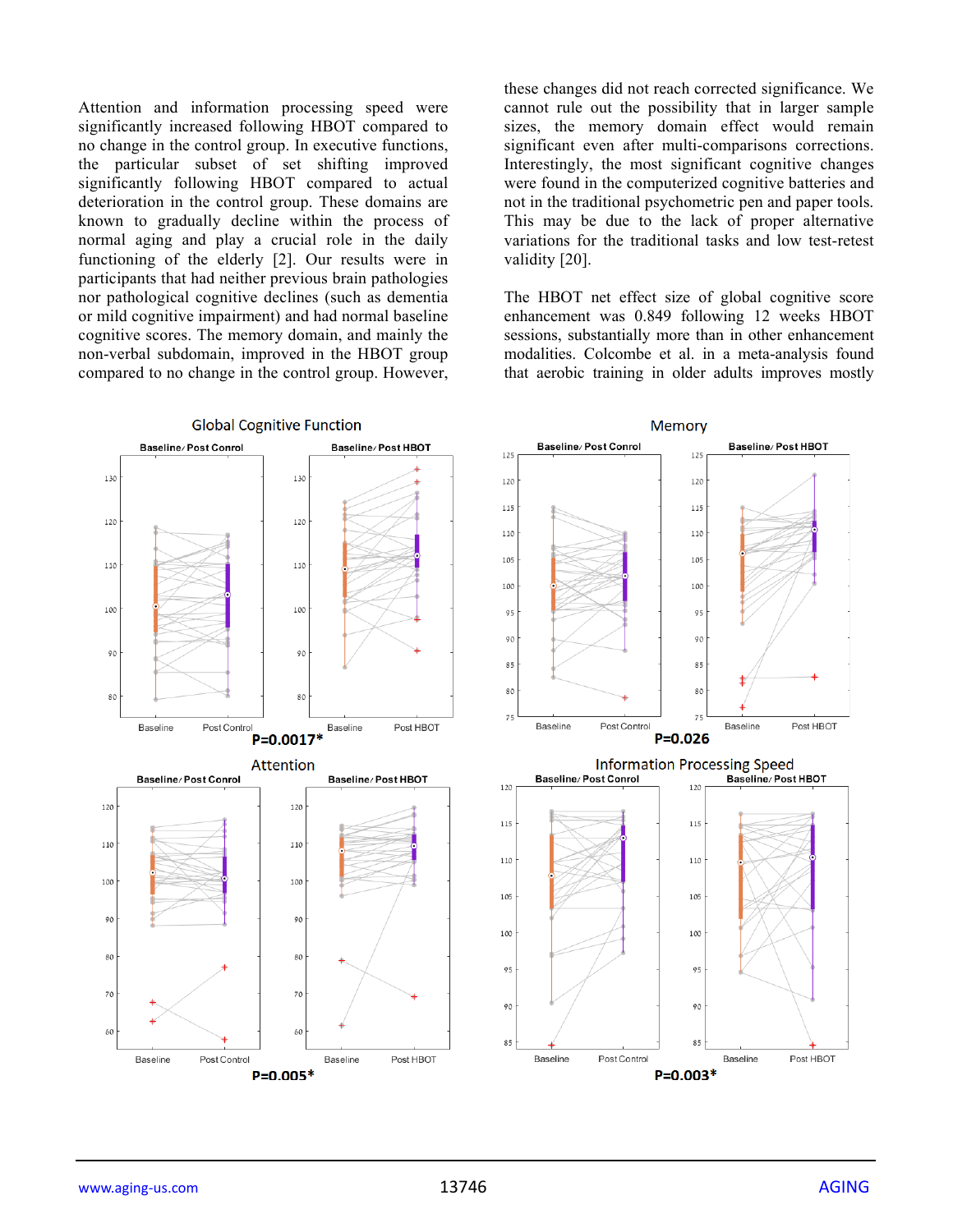**Figure 2. NeuroTrax parameters significant changes.** The NeuroTrax significant domains, shown in boxplots, with each line representing a patient flow from baseline to post intervention. The central mark indicates the median, and the bottom and top edges of the box indicate the 25th and 75th percentiles, respectively. Red symbols indicate outliers.

executive function (task switching) followed by improvements in spatial and speed, and an overall improvement, with an effect size of d=0.47 [21]. Recently, a randomized controlled trial showed only the executive function moderately improving following aerobic training (d=0.36) with no significant changes in memory, language and verbal fluency domains (d=0.12-0.15) [8]. In contrast, our study shows that HBOT has a significant large net effect size of 0.84-0.86 in the global cognitive score, task switching, as well as a significant net effect size in verbal fluency, attention, and information processing speed.

Previous studies have demonstrated a single oxygen exposure can enhance the cognitive function such as verbal function, visuospatial function through increased

brain activation [22–26]. In a recent study, multitasking was significantly enhanced during hyperbaric oxygen exposure [27]. Yu et al. recently showed that five hyperbaric sessions enhance healthy young adults' spatial memory, correlated with increased functional connectivity in the hippocampus, inferior frontal gyrus and lingual gyrus [28]. However, these changes were evaluated the day after the last hyperbaric session. In comparison, our intervention included 60 sessions within three months and to exclude transient effects of oxygen, all measurements were performed at least one week after the last hyperbaric session.

The current study HBOT protocol utilized the effects induced by repeated intermittent hyperoxic exposures, the so called hyperoxic hypoxic paradox [10]. These

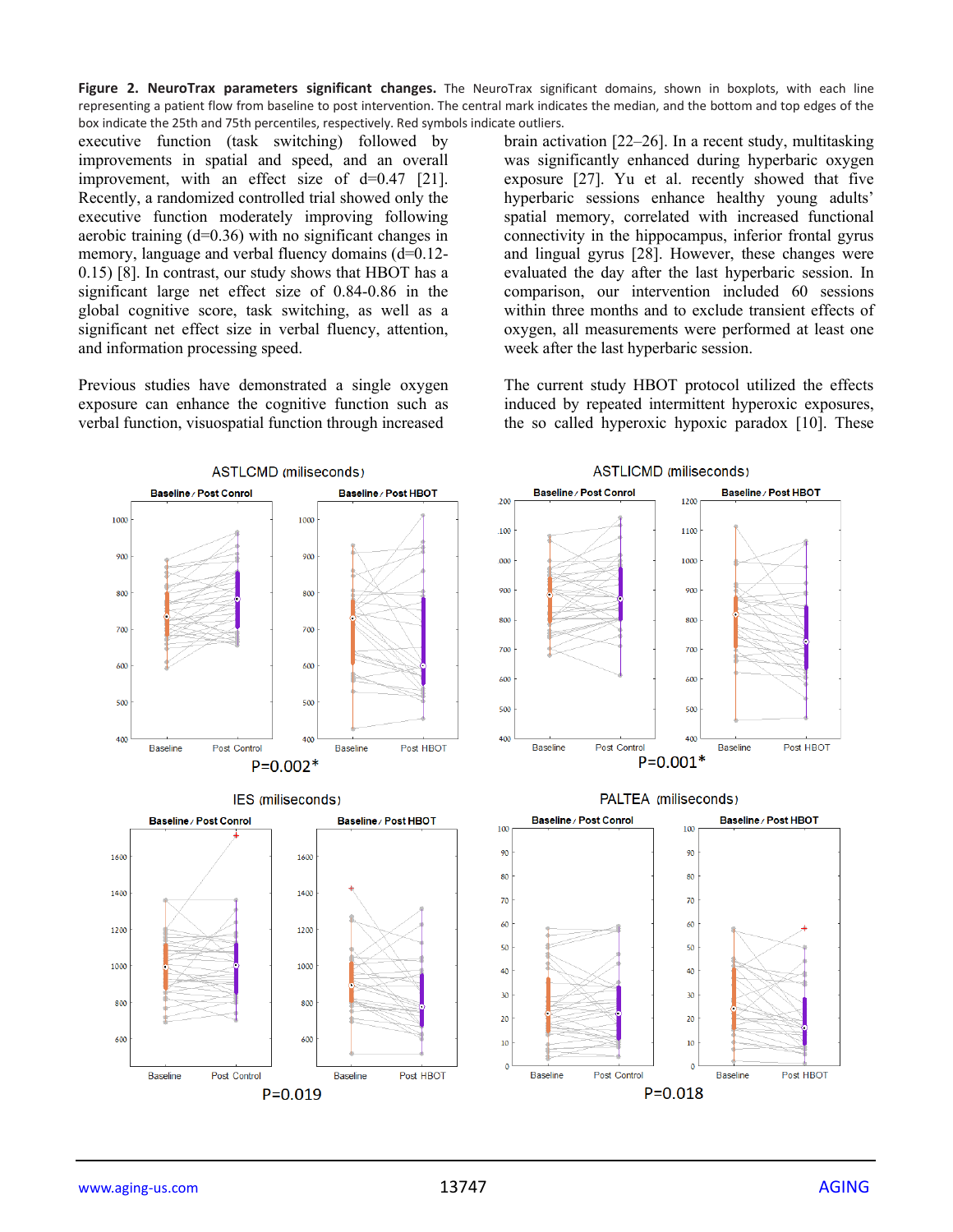**Figure 3. CANTAB parameters significant changes.** The set shifting parameters, shown in boxplots, with each line representing a patient flow from baseline to post intervention. The central mark indicates the median, and the bottom and top edges of the box indicate the 25th and 75th percentiles, respectively. Red symbols indicate outlie.

**Table 4. Brain regions with significant perfusion increases.**

|                                     | BA           |       | <b>Coordinates</b> |    |         |  |
|-------------------------------------|--------------|-------|--------------------|----|---------|--|
| <b>Anatomical location</b>          |              | X     | Y                  | Z  | t-value |  |
| Right superior medial frontal gyrus | b            | 10    | 30                 | 64 | 4.63    |  |
| Right supplementary motor area      | <sub>b</sub> | 8     | 24                 | 70 | 3.72    |  |
| Left supplementary motor area       | 6            | $-14$ | $\theta$           | 78 | 3.92    |  |
| Right middle frontal gyrus          | 6            | 38    | 12                 | 60 | 4.56    |  |
| Right middle frontal gyrus          | 6            | 38    | 4                  | 82 | 3.8     |  |
| Left middle frontal gyrus           | 9            | $-38$ | 22                 | 52 | 4.52    |  |
| Left middle frontal gyrus           | 8            | $-26$ | 32                 | 56 | 4.13    |  |
| Right superior frontal gyrus        | 10           | 18    | 68                 | 8  | 4.04    |  |
| Right superior parietal gyrus       |              | $-48$ | 18                 | 38 | 4.41    |  |
| Right superior parietal gyrus       |              | 24    | $-62$              | 60 | 4.21    |  |

The tables report each brain region which was found significant in a time-by-group repeated measures ANOVA comparing the two groups. The results are showing in specific Montreal Neurological Institute (MNI) coordinates; X, sagittal, Y, coronal, Z, axial, refers to Montreal Neurological Institute. BA, Brodmann area.

All coordinates emerged at a threshold of P < 0.05, corrected; minimum cluster size: 25 (200 mm<sup>3</sup>).

intermittent hyperoxic exposures induce many of the physiological responses that occur during hypoxia [10]. HBOT induces the release of the transcription factors called hypoxic induced factor (HIF) and increases their stability and activity [11]. In turn, HIF-1 $\alpha$  and HIF-2 $\alpha$ modulate the release of the angiogenic factor vascular endothelial growth factor (VEGF) [29, 30]. VEGF is considered the master regulator of angiogenesis, and induces migration of progenitor endothelial cells from the bone marrow into the circulatory system, recruitment of endothelial cells from existing blood vessels and the differentiation into new formed blood vessels [31]. Importantly, the migration of these

circulating angiogenic cells targets sites of ischemia where they promote vascular remodeling and stimulate angiogenesis [32]. As seen in ischemic brain injuries, neovascularization increases regional cerebral blood flow [14, 31, 33, 34]. We suggest that repeated oxygen level fluctuations may improve regional CBF and cognitive functions in healthy elderly.

Our protocol included 60 sessions of 100% oxygen at 2 ATA including 3 air breaks during each session in order to utilize the hyperoxic hypoxic paradox and minimize the risk for oxygen toxicity. However, the dose response curve related to the applied pressure, time

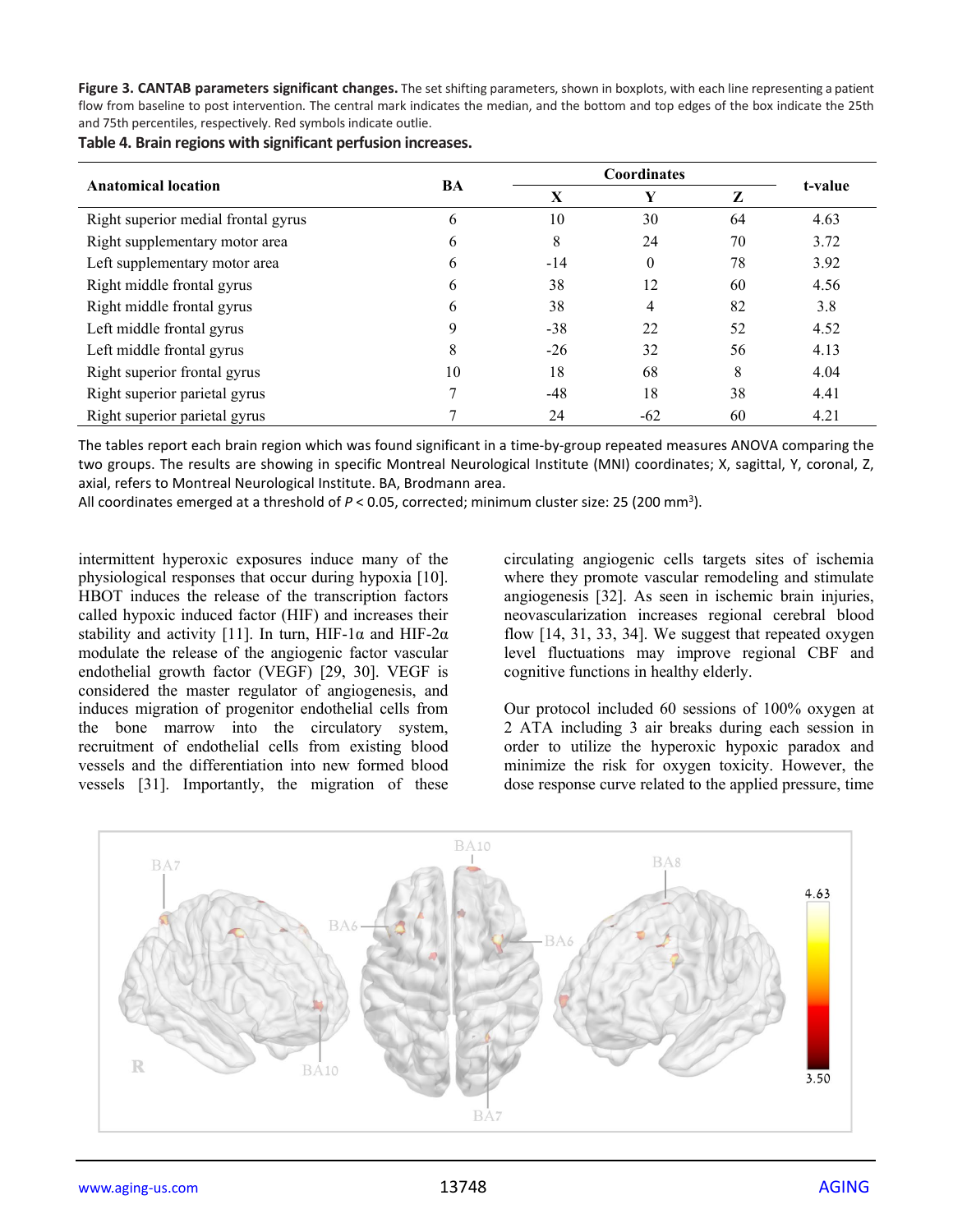#### **Figure 4. Brain regions with significant post hyperbaric oxygen therapy changes in cerebral blood flow.**

and number of HBOT exposures and its relation to HIF expression and its related regenerative effects are still not fully understood and further studies are needed to find the optimal HBOT protocols.

The significant improvement in CBF induced by HBOT in the current study population was in certain cortical regions. This finding is in agreement with the work by Martin et al. which demonstrated age-related functional decline is related to reduced perfusion in specific cortical locations rather and not the global CBF, but rather in the cortical regions that are the most sensitive for the age-related functional decline [4]. Recently, another study confirmed the selective age-related reductions in cortical perfusion [35]. Following HBOT, the increase in the CBF was in specific regions which participate in the following cognitive roles:

Superior medial frontal gyrus (SFG) (BA 10) - is thought to contribute to higher cognitive functions and has mostly been associated multitasking, attention, social cognition and episodic memory [36, 37].

Middle frontal gyrus (MFG) - has been proposed as a site of convergence of the dorsal and ventral attention networks. The MFG serves as a gateway to interrupt ongoing endogenous attentional processes in the dorsal attention network and reorient attention to an exogenous stimulus [38, 39].

Premotor cortex (BA6) - The premotor area and supplementary motor area (SMA) functions include motor sequencing and planning movements. It has been shown that area 6 participates in memory, attention and executive function as well as updating verbal function and updating spatial information [40].

Superior frontal gyrus (BA8) – traditionally, this area has been regarded as the frontal eye field. However, functional studies have shown significant participation of this area in executive function (including reasoning and planning), working memory and attention [41–43].

Superior parietal lobule  $(BA7)$  – also referred as the somatosensory association cortex (together with BA5), is believed to play a role in visuo-motor coordination and attention. In addition, it seems to participate in semantic categorization tasks and temporal context recognition [44].

#### **Study limitations**

The current study has several limitations and strengths to consider. First, the limited sample size has to be taken into account, possibly causing decreased sensitivity and false negative changes. However, the presence of significant changes following strict statistical analyses in a small group is indicative for the relatively high potency of the intervention. Second, the control group was a nonintervention rather than a sham-intervention. Although the outcome assessors were blinded, the participants were unblinded. Third, the duration of the effect is yet to be determined in long-term follow-ups. Nevertheless, several strengths should be stressed. The isolated HBOT effect was measured as both groups were monitored for any lifestyle changes (such as nutrition and exercise), medications or any other intervention that may have acted as possible confounders. Patients did not perform any cognitive training tasks during the trial, thereby excluding training effects. Both computerized cognitive batteries had alternate forms with test-retest validity as well as the brain perfusion sequence and analysis. Moreover, the improvements in the cognitive domains correlated with the significant changes in perfusion MRIs.

In summary, the study indicates that HBOT can induce cognitive enhancement in healthy aging populations. The main improvements include attention, information processing speed and executive functions, which are known to decline with normal aging. In correlation with the cognitive improvements, HBOT induced a significant brain perfusion increase in specific brain regions with high cognitive roles.

# **MATERIALS AND METHODS**

#### **Subjects**

Seventy adults without pathological cognitive declines, aged 64 and older, who lived independently in good functional and cognitive status were enrolled. The study was performed between 2016-2020 in the Shamir (Assaf-Harofeh) Medical Center, Israel. Included patients did not have cardiac or cerebrovascular ischemia histories for the last year prior to inclusion. Exclusion criteria included: previous treatment with HBOT for any reason during the last three months, any history of malignancy during the last year, any pathological cognitive decline, severe chronic renal failure (GFR <30), uncontrolled diabetes mellitus (HbA1C>8, fasting glucose>200), immunosuppressants, MRI contraindications, active smoking and pulmonary diseases.

Included patients who were diagnosed with pathological cognitive decline based on their cognitive tests were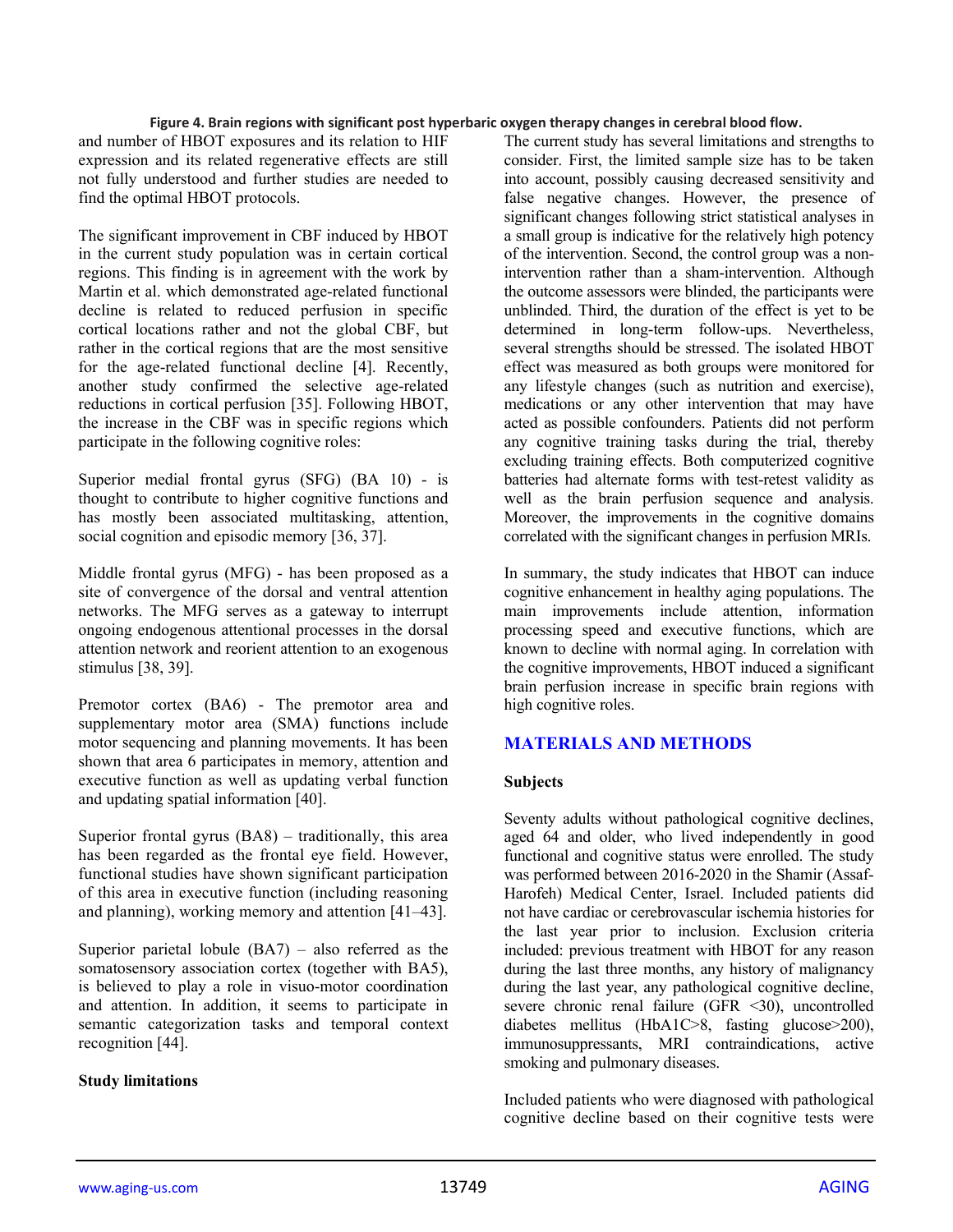excluded. Pathological cognitive decline was diagnosed by a certified neuropsychologist.

## **Study design**

The study protocol was approved by Institutional Review Board of Shamir medical center, Israel. The study was performed as a randomized, prospective controlled clinical trial. After signing an informed consent, the subjects were assigned either to HBOT or control (no intervention) arms. Assessors were blinded to the participants' intervention assignment. Measurement points were evaluated at baseline and 1-2 weeks after the HBOT or control period.

## **Interventions**

The HBOT protocol was administrated in a multiplace Starmed-2700 chamber (HAUX, Germany). The protocol comprised of 60 daily sessions, 5 sessions per week within a three month period. Each session included breathing 100% oxygen by mask at 2ATA for 90 minutes with 5-minute air breaks every 20 minutes. Compression/ decompression rates were 1 meter/minute. The control arm received no active intervention as a no-contact group. During the trial, neither lifestyle and diet changes, nor medications adjustments were allowed for either group.

#### **Cognitive measures**

Cognitive functions were assessed using two computerized batteries and one traditional paper-based battery, given by a certified neuropsychologist.

**NeuroTrax** computerized cognitive testing battery (NeuroTrax Corporation, Bellaire, TX). The NeuroTrax system and a detailed description of the tests included were detailed in previous publications [45–47] and are also available on the NeuroTrax website [\(http://www.neurotrax.com/\)](http://www.neurotrax.com/)**.**

In brief, the NeuroTrax tests evaluate multiple aspects of brain cognitive functions including: memory, executive function (EF), attention, information processing speed (IPS), motor skills (MS) visuospatial skills (VS) and verbal function (VF). Cognitive domain scores were normalized for age, gender and educationspecific levels.

The participants completed validated alternate test forms of the NeuroTrax test battery at baseline and post-HBOT, to allow for iterative administrations with minimal learning effects. Test-retest reliability of the tests were found to be high in both normal and injured populations, without significant learning effects except

in the VF and VS domains that were not evaluated in the current study [48, 49].

**CANTAB** computerized cognitive tests (Cambridge cognition, England) [50]. CANTAB is a semiautomated test battery which can be administered on a handheld tablet. The battery included: attention switching tasks (AST) for executive function and set shifting testing, pair associates learning (PAL) for evaluating visual memory and new learning, reaction time (RTI), rapid visual information processing (RVP) for assessing sustained attention, spatial span (SSP) for assessing visuospatial working memory and spatial working memory (SWM) [51, 52]. To combine accuracy and reaction time, the inverse efficiency score (IES) was calculated by the following formula:

$$
IES = \frac{response \ time}{1 - percentage \ of \ errors}
$$

Notably, the patients were given different test versions of the CANTAB test battery at baseline and after the control/HBOT period, to allow repeated administrations with minimal learning effects. The current version of CANTAB has no population norms for either parameter.

**Traditional paper and pencil based** neuropsychological tests included: the Rey-Osterrieth complex figure test (ROCFT), a popular measure of visuoconstructive skills and visual memory [53]; the Rey auditory verbal learning test (RAVLT), a neuropsychological assessment designed to evaluate verbal memory in patients [54]; the digit symbol substitution test (DSST) offers high sensitivity to detect overall cognitive impairment rather than a specific domain [55]; a digit-span (DS) task, used to measure working memory's number storage capacity [56]; the five points test (5PT) is a structured and standardized test that assesses figural fluency functions which are associated with executive functioning [57]; the trails making test (TMT), a widely used test that assesses organized visual search, planning, attention, set shifting, cognitive flexibility, and divided attention, all capacities thought to be executive in nature [58]; the FAS test, which measures phonemic word fluency, which is a type of verbal fluency [59]; the bells test, a cancellation test, which permits qualitative and quantitative evaluation of visual neglect [60]. Scores were normalized to age, gender and education as suggested in the manuals and presented as Z-scores. In case of diagnosed pathological cognitive decline using both the cognitive scores and MMSE, the patients were excluded from the study.

# **Brain MRIs**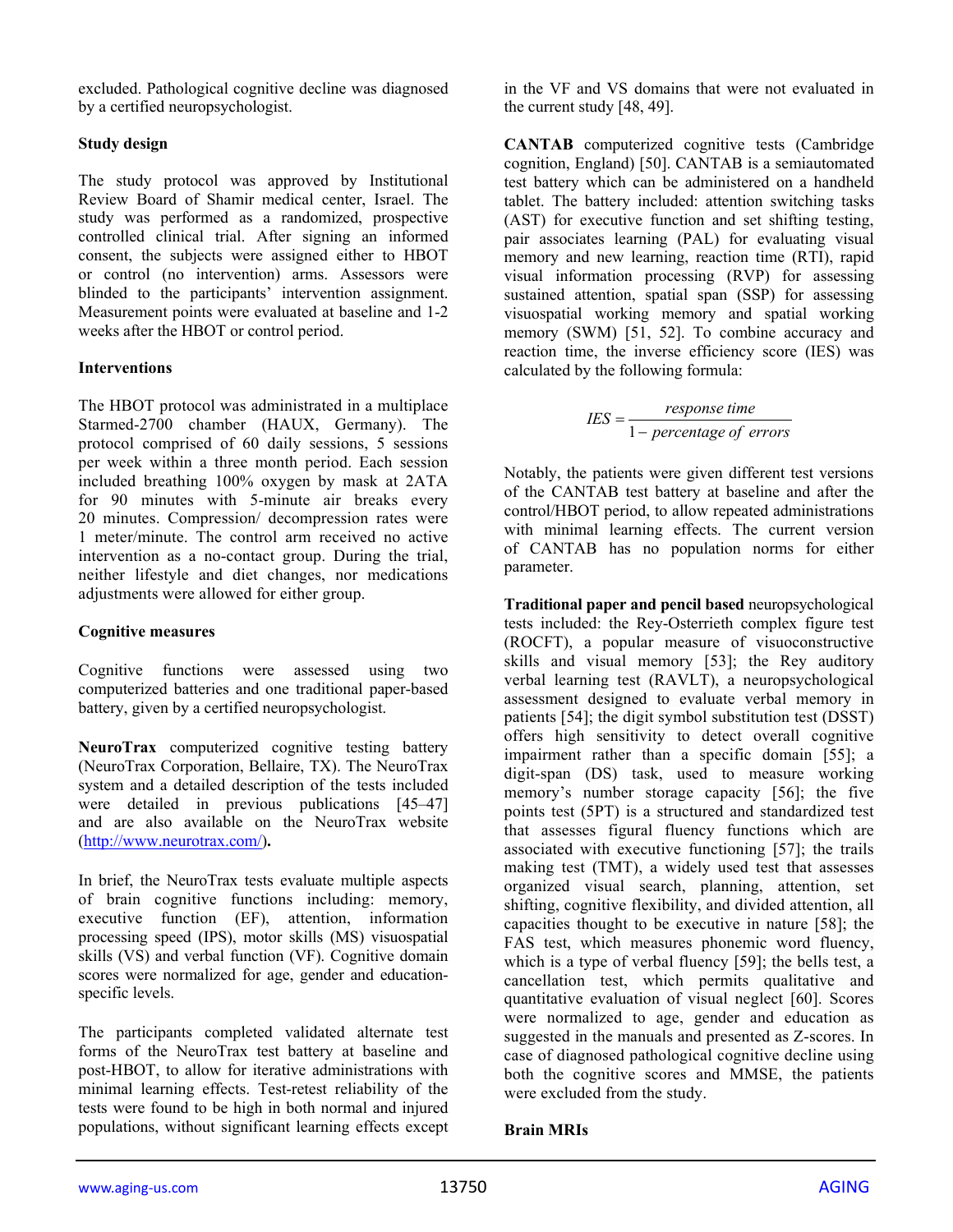MRI scans were performed on a MAGNETOM Skyra 3T scanner, configured with20-channel receiver head coils (Siemens Healthcare, Erlangen, Germany). The MRI protocol included dynamic susceptibility contrast (DSC), and post-contrast high-resolution MPRAGE 3D T1-weighted images.

MRI sequences parameters:

*DSC:* Fifty T2\*-weighted gradient-echo echo planar imaging (EPI) volumes were acquired, two repetitions before a bolus injection of gadolinium-DTPA (Gd-DTPA, 0.2 ml/kg, administered at 5 ml/sec), 48 repetitions after injection of Gd-DTPA. Sequence parameters: TR: 2,300 ms, TE: 40ms, flip angle: 30°, voxel size :1.8 x1.8, matrix: 128x128, number of slices: 25, and slice thickness = 3.9 mm.

*MPRAGE 3D***:** was acquired in sagittal orientation with 0.9 mm isotropic resolution. Sequence parameters: TR: 2,000 ms, TE: 2.41 ms, flip angle: 8°, TI: 928 ms, FOV: 245 x 245, and 192 contiguous slices.

#### **DSC-MRI analysis**

The preprocessing of the perfusion MRI data was preformed using the SPM software (version 12, UCL, London, UK) and included motion correction, and coregistration with MPRAGE T1 images. Individual gray matter (GM) and white matter (WM) segmentation of T1 anatomy was also performed to extract mean perfusion values. Whole-brain quantitative perfusion analysis was performed as described in previous studies [61, 62]. Detailed description is found in the supplementary material (SI-1). Briefly, MR signal intensity was converted to Gd concentrations, AIF was determined automatically, fitted to the gamma variate function and deconvolved on a voxel-by-voxel basis to calculate the CBF, CBV, and MTT maps. Following normalization to MNI space, WM and GM masking and smoothing using a 6 mm full-width at half-maximum Gaussian kernel, statistical analysis was performed on the normalized CBF maps, using the voxel-based method.

#### **Quality of life measures**

The RAND health status survey, short form-36 (SF-36) was used to assess quality of life. SF-36 is a self-report measure that evaluates physical functioning, bodily pain, role limitations due to physical health problems, role limitations due to personal or emotional health, general mental health, social functioning, energy/fatigue, and general health perception [63–65]. Each scale generates a score from 0 to 100, with a high score indicating better health and less body pain.

#### **Safety**

Participants were monitored for adverse events including: barotraumas (either ear or sinuses), oxygen toxicity (pulmonary and central nervous system). Participants were examined by a certified blinded ophthalmologist before and after the control/HBOT term to monitor visual acuity and cataracts.

## **Statistical analysis**

Continuous data were expressed as means  $\pm$  standarddeviation. The normal distribution for all variables was tested using the Kolmogorov-Smirnov test. unpaired and paired t-tests were performed to compare variables between and within the two groups. Net effect sizes were evaluated using Cohen's d method.

Continuous parameters correlations were performed using Pearson and Spearman's as appropriate.

Categorical data is expressed in numbers and percentages and compared by chi-square tests. Univariate analyses were performed using Chi-Square/Fisher's exact test to identify significant variables (P<0.05).

To evaluate HBOT's effects on cognitive scores, a within-subject repeated measures ANOVA model was used to test the main interaction effect between time and group. The false discovery rate (FDR) method was used for multiple comparisons correction. In addition, covariate-adjusted effects were examined, with covariates of age, sex and years of education.

To evaluate HBOT's effects on CBF, statistical analysis was performed on the normalized CBF maps, using the voxel-based method implemented in SPM12 (Wellcome Trust Centre for Neuroimaging, London, England). A within-subject repeated measure ANOVA model was used to test the main interaction effect between time and group, using the SPM factorial model. The statistical significance level was set to a voxel-wise *P*-value of 0.05 corrected for multiple comparisons using the sequential Hochberg correction [66], with a minimum cluster size of 25 (200 mm3) contiguous significant voxels. CBF values in each cluster were extracted and averaged.

Statistical significance threshold was set to 0.05. Data were statistically analyzed using MatLAB 2018b (Mathworks, Natick, MA).

#### **Sample size**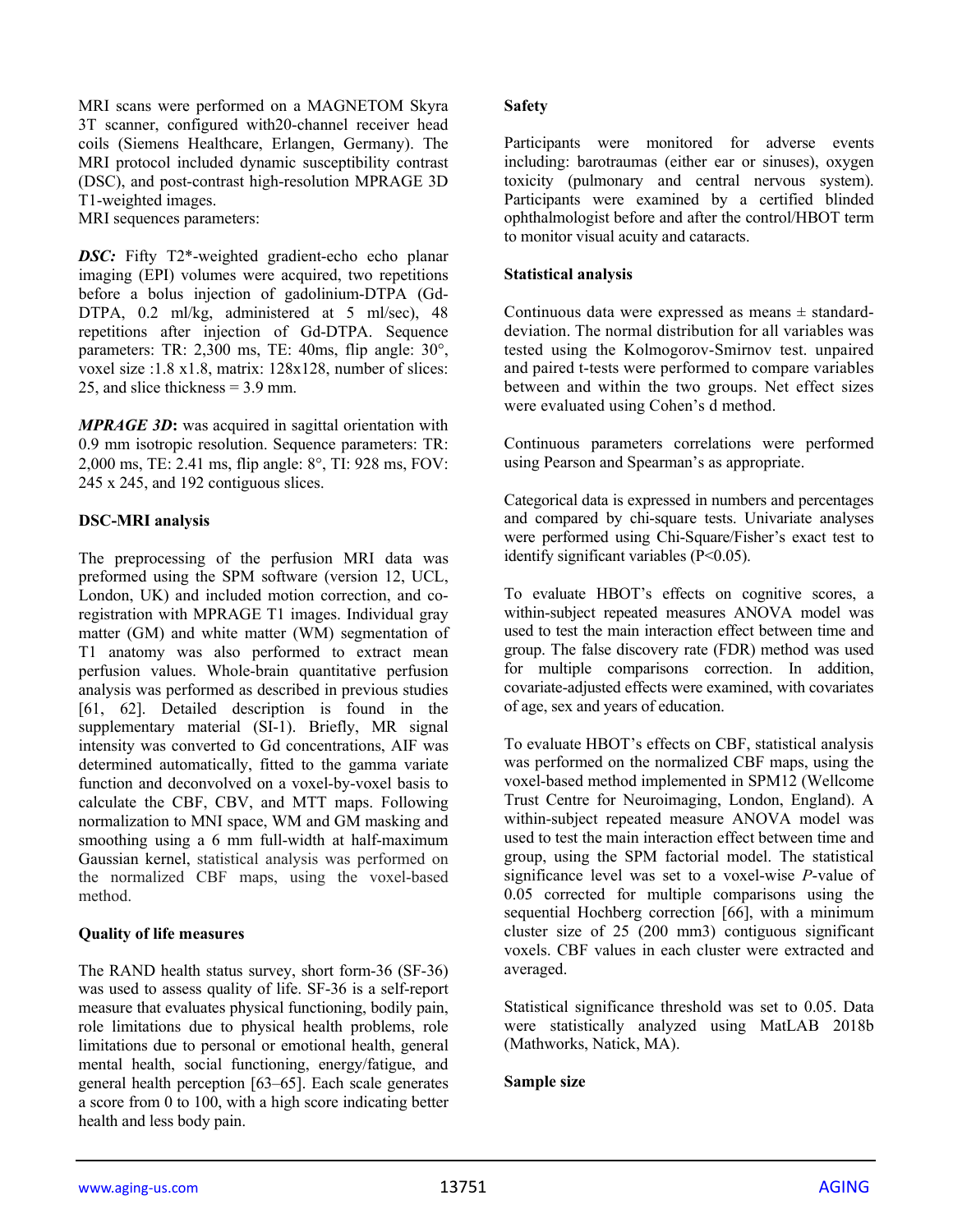Based on previous studies on cognitive improvements following HBOT, assuming a five-point improvement in the global cognitive score in NeuroTrax following HBOT, compared to two points in the control group, with a four point standard deviation of the change, with a power of 80% and an alpha of 5%, 29 participants would be required in each arm. Adding a 15% dropout rate would require 70 patients in total.

#### **AUTHOR CONTRIBUTIONS**

All authors contributed substantially to the preparation of this manuscript. HA, ES were responsible for protocol design. HA, ZY, BY, ES, DKM were responsible for patients' recruitment. HA, DKM, SG, BGR, DG, HY, AHR, FG, LE, PN, DK, FM, TS, ZY, BY were responsible for data acquisition. HA, CM, SE, and ES were responsible for data analysis. All authors interpreted the data. HA, CM, ES and ES wrote the manuscript. All authors revised and finalized the manuscript.

#### **ACKNOWLEDGMENTS**

We would like to thank Dr. Mechael Kanovsky for his editing of this manuscript.

## **CONFLICTS OF INTEREST**

AH, ES, RBG, SG, BY, ZY work for AVIV Scientific LTD. ES is a shareholder at AVIV Scientific LTD.

# **FUNDING**

The study was funded by a research grant from the Sagol Network for Neuroscience established by Mr. Sami Sagol.

# **REFERENCES**

- 1. Cedres N, Machado A, Molina Y, Diaz-Galvan P, Hernández-Cabrera JA, Barroso J, Westman E, Ferreira D. Subjective cognitive decline below and above the age of 60: a multivariate study on neuroimaging, cognitive, clinical, and demographic measures. J Alzheimers Dis. 2019; 68:295–309. <https://doi.org/10.3233/JAD-180720> PMID[:30741680](https://pubmed.ncbi.nlm.nih.gov/30741680)
- 2. Harada CN, Natelson Love MC, Triebel KL. Normal cognitive aging. Clin Geriatr Med. 2013; 29:737–52. <https://doi.org/10.1016/j.cger.2013.07.002> PMID[:24094294](https://pubmed.ncbi.nlm.nih.gov/24094294)
- 3. Zlokovic BV. Neurovascular pathways to neurodegeneration in alzheimer's disease and other disorders. Nat Rev Neurosci. 2011; 12:723–38. <https://doi.org/10.1038/nrn3114> PMID[:22048062](https://pubmed.ncbi.nlm.nih.gov/22048062)
- 4. Martin AJ, Friston KJ, Colebatch JG, Frackowiak RS. Decreases in regional cerebral blood flow with normal aging. J Cereb Blood Flow Metab. 1991; 11:684–89. <https://doi.org/10.1038/jcbfm.1991.121> PMID[:2050757](https://pubmed.ncbi.nlm.nih.gov/2050757)
- 5. Wang L, Du Y, Wang K, Xu G, Luo S, He G. Chronic cerebral hypoperfusion induces memory deficits and facilitates Aβ generation in C57BL/6J mice. Exp Neurol. 2016; 283:353–64. <https://doi.org/10.1016/j.expneurol.2016.07.006> PMID[:27421879](https://pubmed.ncbi.nlm.nih.gov/27421879)
- 6. Berman RF, Goldman H, Altman HJ. Age-related changes in regional cerebral blood flow and behavior in sprague-dawley rats. Neurobiol Aging. 1988; 9:691–96. [https://doi.org/10.1016/s0197-4580\(88\)80134-9](https://doi.org/10.1016/s0197-4580(88)80134-9) PMID[:3062475](https://pubmed.ncbi.nlm.nih.gov/3062475)
- 7. Klimova B, Valis M, Kuca K. Cognitive decline in normal aging and its prevention: a review on nonpharmacological lifestyle strategies. Clin Interv Aging. 2017; 12:903–10. <https://doi.org/10.2147/CIA.S132963> PMID[:28579767](https://pubmed.ncbi.nlm.nih.gov/28579767)
- 8. Blumenthal JA, Smith PJ, Mabe S, Hinderliter A, Lin PH, Liao L, Welsh-Bohmer KA, Browndyke JN, Kraus WE, Doraiswamy PM, Burke JR, Sherwood A. Lifestyle and neurocognition in older adults with cognitive impairments: a randomized trial. Neurology. 2019; 92:e212–23.

<https://doi.org/10.1212/WNL.0000000000006784> PMID[:30568005](https://pubmed.ncbi.nlm.nih.gov/30568005)

- 9. Fink HA, Jutkowitz E, McCarten JR, Hemmy LS, Butler M, Davila H, Ratner E, Calvert C, Barclay TR, Brasure M, Nelson VA, Kane RL. Pharmacologic interventions to prevent cognitive decline, mild cognitive impairment, and clinical alzheimer-type dementia: a systematic review. Ann Intern Med. 2018; 168:39–51. <https://doi.org/10.7326/M17-1529> PMID[:29255847](https://pubmed.ncbi.nlm.nih.gov/29255847)
- 10. Cimino F, Balestra C, Germonpré P, De Bels D, Tillmans F, Saija A, Speciale A, Virgili F. Pulsed high oxygen induces a hypoxic-like response in human umbilical endothelial cells and in humans. J Appl Physiol (1985). 2012; 113:1684–89. <https://doi.org/10.1152/japplphysiol.00922.2012> PMID[:23042909](https://pubmed.ncbi.nlm.nih.gov/23042909)
- 11. Sunkari VG, Lind F, Botusan IR, Kashif A, Liu ZJ, Ylä-Herttuala S, Brismar K, Velazquez O, Catrina SB. Hyperbaric oxygen therapy activates hypoxia-inducible factor 1 (HIF-1), which contributes to improved wound healing in diabetic mice. Wound Repair Regen. 2015; 23:98–103.

<https://doi.org/10.1111/wrr.12253> PMID[:25532619](https://pubmed.ncbi.nlm.nih.gov/25532619)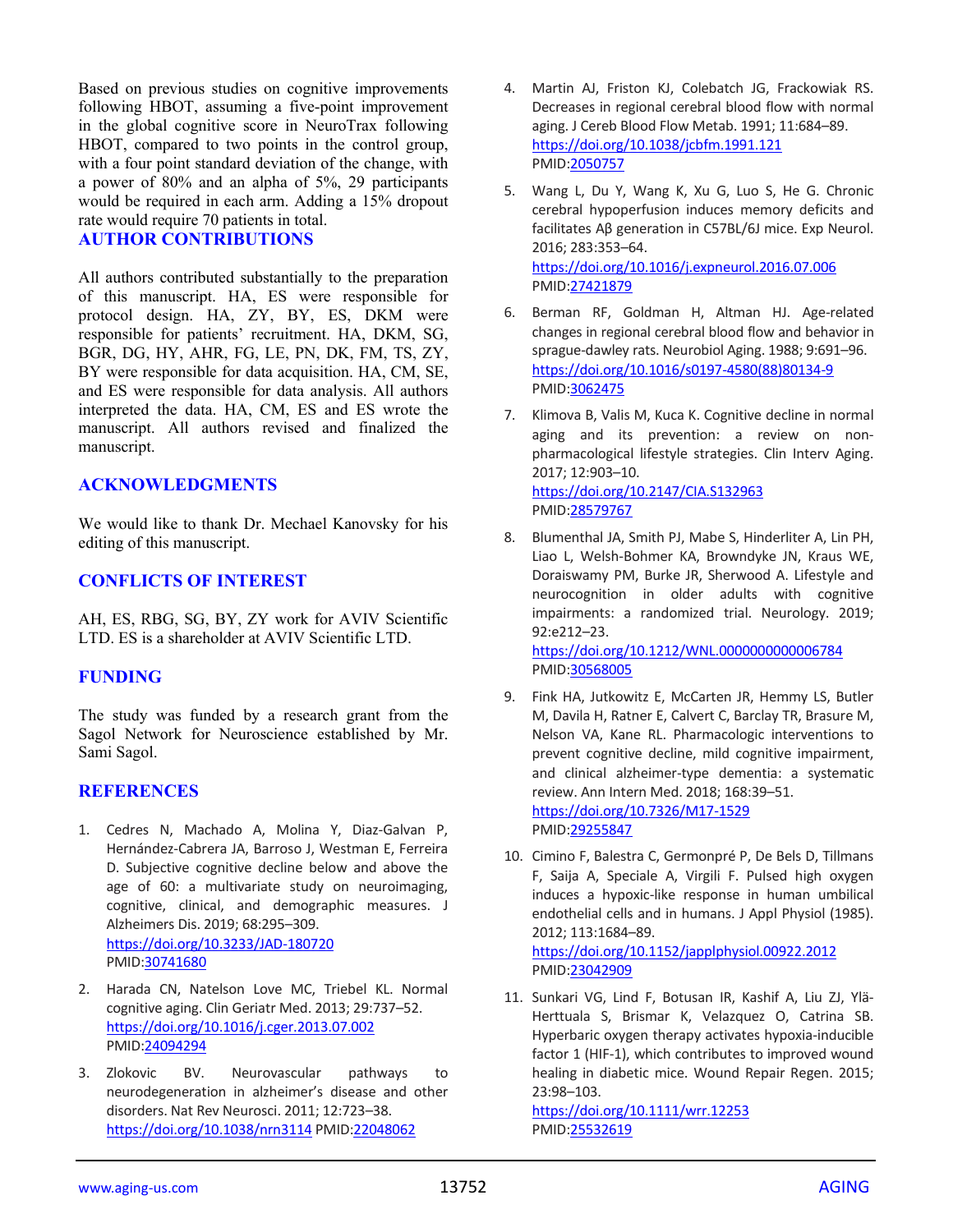- 12. Milovanova TN, Bhopale VM, Sorokina EM, Moore JS, Hunt TK, Hauer-Jensen M, Velazquez OC, Thom SR. Hyperbaric oxygen stimulates vasculogenic stem cell growth and differentiation in vivo. J Appl Physiol (1985). 2009; 106:711–28. <https://doi.org/10.1152/japplphysiol.91054.2008> PMID[:19023021](https://pubmed.ncbi.nlm.nih.gov/19023021)
- 13. Yang Y, Wei H, Zhou X, Zhang F, Wang C. Hyperbaric oxygen promotes neural stem cell proliferation by activating vascular endothelial growth factor/extracellular signal-regulated kinase signaling after traumatic brain injury. Neuroreport. 2017; 28:1232–1238. <https://doi.org/10.1097/WNR.0000000000000901> PMID[:28953090](https://pubmed.ncbi.nlm.nih.gov/28953090)
- 14. Liman TG, Endres M. New vessels after stroke: postischemic neovascularization and regeneration. Cerebrovasc Dis. 2012; 33:492–99. <https://doi.org/10.1159/000337155> PMID[:22517438](https://pubmed.ncbi.nlm.nih.gov/22517438)
- 15. Efrati S, Fishlev G, Bechor Y, Volkov O, Bergan J, Kliakhandler K, Kamiager I, Gal N, Friedman M, Ben-Jacob E, Golan H. Hyperbaric oxygen induces late neuroplasticity in post stroke patients—randomized, prospective trial. PLoS One. 2013; 8:e53716. <https://doi.org/10.1371/journal.pone.0053716> PMID[:23335971](https://pubmed.ncbi.nlm.nih.gov/23335971)
- 16. Boussi-Gross R, Golan H, Fishlev G, Bechor Y, Volkov O, Bergan J, Friedman M, Hoofien D, Shlamkovitch N, Ben-Jacob E, Efrati S. Hyperbaric oxygen therapy can improve post concussion syndrome years after mild traumatic brain injury - randomized prospective trial. PLoS One. 2013; 8:e79995. <https://doi.org/10.1371/journal.pone.0079995>

PMID[:24260334](https://pubmed.ncbi.nlm.nih.gov/24260334)

17. Boussi-Gross R, Golan H, Volkov O, Bechor Y, Hoofien D, Beeri MS, Ben-Jacob E, Efrati S. Improvement of memory impairments in poststroke patients by hyperbaric oxygen therapy. Neuropsychology. 2015; 29:610–21.

<https://doi.org/10.1037/neu0000149> PMI[D:25384125](https://pubmed.ncbi.nlm.nih.gov/25384125)

- 18. Hadanny A, Golan H, Fishlev G, Bechor Y, Volkov O, Suzin G, Ben-Jacob E, Efrati S. Hyperbaric oxygen can induce neuroplasticity and improve cognitive functions of patients suffering from anoxic brain damage. Restor Neurol Neurosci. 2015; 33:471–86. <https://doi.org/10.3233/RNN-150517> PMID[:26409406](https://pubmed.ncbi.nlm.nih.gov/26409406)
- 19. Hadanny A, Abbott S, Suzin G, Bechor Y, Efrati S. Effect of hyperbaric oxygen therapy on chronic neurocognitive deficits of post-traumatic brain injury patients: retrospective analysis. BMJ Open. 2018; 8:e023387.

<https://doi.org/10.1136/bmjopen-2018-023387> PMID[:30269074](https://pubmed.ncbi.nlm.nih.gov/30269074)

- 20. Björngrim S, van den Hurk W, Betancort M, Machado A, Lindau M. Comparing traditional and digitized cognitive tests used in standard clinical evaluation - a study of the digital application minnemera. Front Psychol. 2019; 10:2327. <https://doi.org/10.3389/fpsyg.2019.02327> PMID[:31681117](https://pubmed.ncbi.nlm.nih.gov/31681117)
- 21. Colcombe S, Kramer AF. Fitness effects on the cognitive function of older adults: a meta-analytic study. Psychol Sci. 2003; 14:125–30. <https://doi.org/10.1111/1467-9280.t01-1-01430> PMID: 12661673
- 22. Chung SC, Tack GR, Lee B, Eom GM, Lee SY, Sohn JH. The effect of 30% oxygen on visuospatial performance and brain activation: an fMRI study. Brain Cogn. 2004; 56:279–85. <https://doi.org/10.1016/j.bandc.2004.07.005> PMID[:15522765](https://pubmed.ncbi.nlm.nih.gov/15522765)
- 23. Chung SC, Sohn JH, Lee B, Tack GR, Yi JH, You JH, Jun JH, Sparacio R. The effect of transient increase in oxygen level on brain activation and verbal performance. Int J Psychophysiol. 2006; 62:103–08. <https://doi.org/10.1016/j.ijpsycho.2006.02.006> PMID[:16678926](https://pubmed.ncbi.nlm.nih.gov/16678926)
- 24. Sohn JH, Chung SC, Jang EH. 30% oxygen inhalation enhances cognitive performance through robust activation in the brain. J Physiol Anthropol Appl Human Sci. 2005; 24:51–53. <https://doi.org/10.2114/jpa.24.51> PMID[:15684544](https://pubmed.ncbi.nlm.nih.gov/15684544)
- 25. Scholey AB, Moss MC, Neave N, Wesnes K. Cognitive performance, hyperoxia, and heart rate following oxygen administration in healthy young adults. Physiol Behav. 1999; 67:783–89. [https://doi.org/10.1016/s0031-9384\(99\)00183-3](https://doi.org/10.1016/s0031-9384(99)00183-3) PMID[:10604851](https://pubmed.ncbi.nlm.nih.gov/10604851)
- 26. Scholey AB, Moss MC, Wesnes K. Oxygen and cognitive performance: the temporal relationship between hyperoxia and enhanced memory. Psychopharmacology (Berl). 1998; 140:123–26. <https://doi.org/10.1007/s002130050748> PMID[:9862412](https://pubmed.ncbi.nlm.nih.gov/9862412)
- 27. Vadas D, Kalichman L, Hadanny A, Efrati S. Hyperbaric oxygen environment can enhance brain activity and multitasking performance. Front Integr Neurosci. 2017; 11:25.

<https://doi.org/10.3389/fnint.2017.00025> PMID[:29021747](https://pubmed.ncbi.nlm.nih.gov/29021747)

28. Yu R, Wang B, Li S, Wang J, Zhou F, Chu S, He X, Wen X, Ni X, Liu L, Xie Q, Huang R. Cognitive enhancement of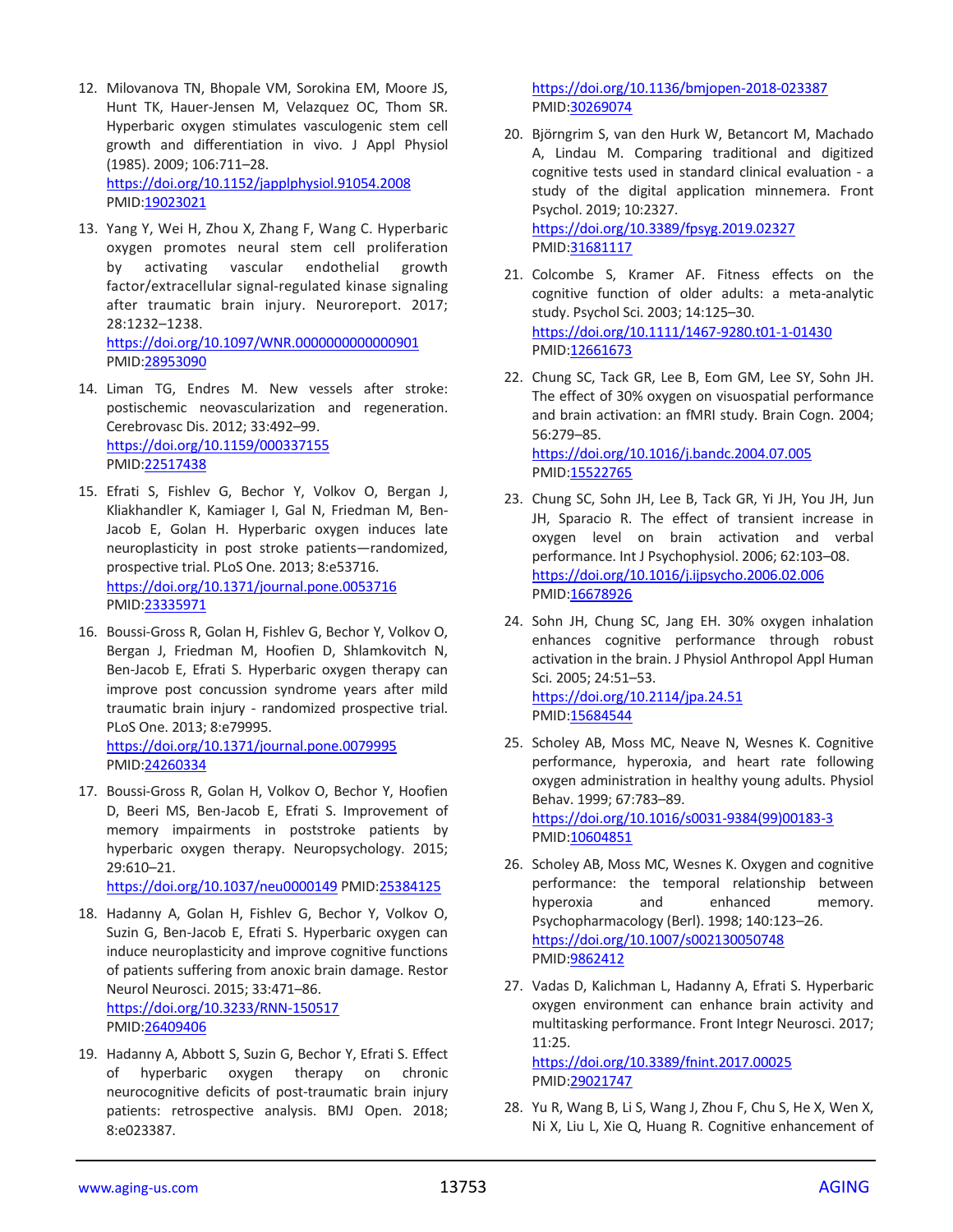healthy young adults with hyperbaric oxygen: a preliminary resting-state fMRI study. Clin Neurophysiol. 2015; 126:2058–67. <https://doi.org/10.1016/j.clinph.2015.01.010> PMID[:25703942](https://pubmed.ncbi.nlm.nih.gov/25703942)

- 29. Forsythe JA, Jiang BH, Iyer NV, Agani F, Leung SW, Koos RD, Semenza GL. Activation of vascular endothelial growth factor gene transcription by hypoxia-inducible factor 1. Mol Cell Biol. 1996; 16:4604–13. <https://doi.org/10.1128/mcb.16.9.4604> PMID[:8756616](https://pubmed.ncbi.nlm.nih.gov/8756616)
- 30. Liu Y, Cox SR, Morita T, Kourembanas S. Hypoxia regulates vascular endothelial growth factor gene expression in endothelial cells. Identification of a 5' enhancer. Circ Res. 1995; 77:638–43. <https://doi.org/10.1161/01.res.77.3.638> PMID[:7641334](https://pubmed.ncbi.nlm.nih.gov/7641334)
- 31. Krock BL, Skuli N, Simon MC. Hypoxia-induced angiogenesis: good and evil. Genes Cancer. 2011; 2:1117–33. <https://doi.org/10.1177/1947601911423654> PMID[:22866203](https://pubmed.ncbi.nlm.nih.gov/22866203)
- 32. Asahara T, Takahashi T, Masuda H, Kalka C, Chen D, Iwaguro H, Inai Y, Silver M, Isner JM. VEGF contributes to postnatal neovascularization by mobilizing bone marrow-derived endothelial progenitor cells. EMBO J. 1999; 18:3964–72. <https://doi.org/10.1093/emboj/18.14.3964> PMID: 10406801
- 33. Grant MB, May WS, Caballero S, Brown GA, Guthrie SM, Mames RN, Byrne BJ, Vaught T, Spoerri PE, Peck AB, Scott EW. Adult hematopoietic stem cells provide functional hemangioblast activity during retinal neovascularization. Nat Med. 2002; 8:607–12. <https://doi.org/10.1038/nm0602-607> PMID[:12042812](https://pubmed.ncbi.nlm.nih.gov/12042812)
- 34. Ergul A, Abdelsaid M, Fouda AY, Fagan SC. Cerebral neovascularization in diabetes: implications for stroke recovery and beyond. J Cereb Blood Flow Metab. 2014; 34:553–63. <https://doi.org/10.1038/jcbfm.2014.18>
	- PMID[:24496174](https://pubmed.ncbi.nlm.nih.gov/24496174)
- 35. Chen JJ, Rosas HD, Salat DH. Age-associated reductions in cerebral blood flow are independent from regional atrophy. Neuroimage. 2011; 55:468–78. <https://doi.org/10.1016/j.neuroimage.2010.12.032> PMID[:21167947](https://pubmed.ncbi.nlm.nih.gov/21167947)
- 36. Burgess PW, Dumontheil I, Gilbert SJ. The gateway hypothesis of rostral prefrontal cortex (area 10) function. Trends Cogn Sci. 2007; 11:290–98. <https://doi.org/10.1016/j.tics.2007.05.004> PMID[:17548231](https://pubmed.ncbi.nlm.nih.gov/17548231)
- 37. Gilbert SJ, Spengler S, Simons JS, Steele JD, Lawrie SM,

Frith CD, Burgess PW. Functional specialization within rostral prefrontal cortex (area 10): a meta-analysis. J Cogn Neurosci. 2006; 18:932–48. <https://doi.org/10.1162/jocn.2006.18.6.932> PMID[:16839301](https://pubmed.ncbi.nlm.nih.gov/16839301)

- 38. Mayer AR, Dorflinger JM, Rao SM, Seidenberg M. Neural networks underlying endogenous and exogenous visual-spatial orienting. Neuroimage. 2004; 23:534–41. <https://doi.org/10.1016/j.neuroimage.2004.06.027> PMID[:15488402](https://pubmed.ncbi.nlm.nih.gov/15488402)
- 39. Japee S, Holiday K, Satyshur MD, Mukai I, Ungerleider LG. A role of right middle frontal gyrus in reorienting of attention: a case study. Front Syst Neurosci. 2015; 9:23. <https://doi.org/10.3389/fnsys.2015.00023>

PMID[:25784862](https://pubmed.ncbi.nlm.nih.gov/25784862)

- 40. Tanaka S, Honda M, Sadato N. Modality-specific cognitive function of medial and lateral human brodmann area 6. J Neurosci. 2005; 25:496–501. <https://doi.org/10.1523/JNEUROSCI.4324-04.2005> PMID[:15647494](https://pubmed.ncbi.nlm.nih.gov/15647494)
- 41. Volz KG, Schubotz RI, von Cramon DY. Why am I unsure? internal and external attributions of uncertainty dissociated by fMRI. Neuroimage. 2004; 21:848–57. <https://doi.org/10.1016/j.neuroimage.2003.10.028> PMID[:15006651](https://pubmed.ncbi.nlm.nih.gov/15006651)
- 42. Janata P. The neural architecture of music-evoked autobiographical memories. Cereb Cortex. 2009; 19:2579–94. <https://doi.org/10.1093/cercor/bhp008> PMID[:19240137](https://pubmed.ncbi.nlm.nih.gov/19240137)
- 43. du Boisgueheneuc F, Levy R, Volle E, Seassau M, Duffau H, Kinkingnehun S, Samson Y, Zhang S, Dubois B. Functions of the left superior frontal gyrus in humans: a lesion study. Brain. 2006; 129:3315–28. <https://doi.org/10.1093/brain/awl244> PMID: 16984899
- 44. Haines DE. (2012). Fundamental Neuroscience for Basic and Clinical Applications.
- 45. Zur D, Naftaliev E, Kesler A. Evidence of multidomain mild cognitive impairment in idiopathic intracranial hypertension. J Neuroophthalmol. 2015; 35:26–30. <https://doi.org/10.1097/WNO.0000000000000199> PMID[:25383589](https://pubmed.ncbi.nlm.nih.gov/25383589)
- 46. Achiron A, Chapman J, Magalashvili D, Dolev M, Lavie M, Bercovich E, Polliack M, Doniger GM, Stern Y, Khilkevich O, Menascu S, Hararai G, Gurevich M, Barak Y. Modeling of cognitive impairment by disease duration in multiple sclerosis: a cross-sectional study. PLoS One. 2013; 8:e71058.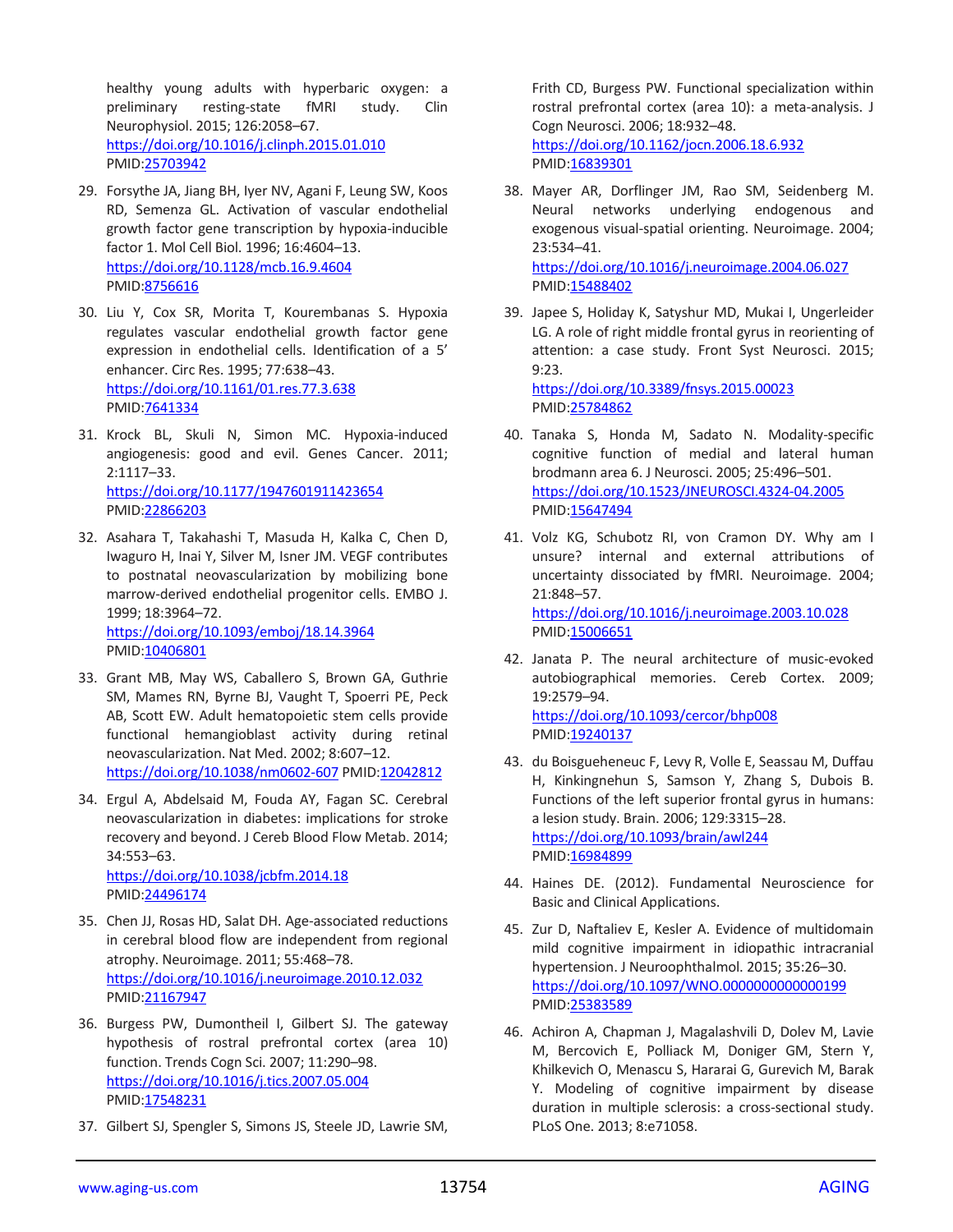<https://doi.org/10.1371/journal.pone.0071058> PMID[:23936485](https://pubmed.ncbi.nlm.nih.gov/23936485)

- 47. Thaler A, Mirelman A, Gurevich T, Simon E, Orr-Urtreger A, Marder K, Bressman S, Giladi N, and LRRK2 Ashkenazi Jewish Consortium. Lower cognitive performance in healthy G2019S LRRK2 mutation carriers. Neurology. 2012; 79:1027–32. <https://doi.org/10.1212/WNL.0b013e3182684646> PMID[:22914834](https://pubmed.ncbi.nlm.nih.gov/22914834)
- 48. Dwolatzky T, Whitehead V, Doniger GM, Simon ES, Schweiger A, Jaffe D, Chertkow H. Validity of a novel computerized cognitive battery for mild cognitive impairment. BMC Geriatr. 2003; 3:4. <https://doi.org/10.1186/1471-2318-3-4> PMID[:14594456](https://pubmed.ncbi.nlm.nih.gov/14594456)
- 49. L. Melton J. (2005). Psychometric Evaluation of the Mindstreams Neuropsychological Screening Tool.
- 50. Zygouris S, Tsolaki M. Computerized cognitive testing for older adults: a review. Am J Alzheimers Dis Other Demen. 2015; 30:13–28. <https://doi.org/10.1177/1533317514522852> PMID[:24526761](https://pubmed.ncbi.nlm.nih.gov/24526761)
- 51. Klekociuk SZ, Summers JJ, Vickers JC, Summers MJ. Reducing false positive diagnoses in mild cognitive impairment: the importance of comprehensive neuropsychological assessment. Eur J Neurol. 2014; 21:1330–36. <https://doi.org/10.1111/ene.12488> PMID[:24943259](https://pubmed.ncbi.nlm.nih.gov/24943259)
- 52. Saunders NL, Summers MJ. Attention and working memory deficits in mild cognitive impairment. J Clin Exp Neuropsychol. 2010; 32:350–57. <https://doi.org/10.1080/13803390903042379> PMID[:19787522](https://pubmed.ncbi.nlm.nih.gov/19787522)
- 53. Lu PH, Boone KB, Cozolino L, Mitchell C. Effectiveness of the rey-osterrieth complex figure test and the meyers and meyers recognition trial in the detection of suspect effort. Clin Neuropsychol. 2003; 17:426–40. <https://doi.org/10.1076/clin.17.3.426.18083> PMID[:14704893](https://pubmed.ncbi.nlm.nih.gov/14704893)
- 54. Vakil E, Blachstein H. Rey AVLT: Developmental norms for adults and the sensitivity of different memory measures to age. The Clinical Neuropsychologist. 1997; 11:356–69. <https://doi.org/10.1080/13854049708400464>
- 55. Jaeger J. Digit symbol substitution test: the case for sensitivity over specificity in neuropsychological testing. J Clin Psychopharmacol. 2018; 38:513–19. <https://doi.org/10.1097/JCP.0000000000000941> PMID[:30124583](https://pubmed.ncbi.nlm.nih.gov/30124583)
- 56. Humpstone HJ. Memory span tests. Psychol Clin. 1919;

12:196–200. PMID[:28909279](https://pubmed.ncbi.nlm.nih.gov/28909279)

- 57. Tucha L, Aschenbrenner S, Koerts J, Lange KW. The five-point test: reliability, validity and normative data for children and adults. PLoS One. 2012; 7:e46080. <https://doi.org/10.1371/journal.pone.0046080> PMID[:23029395](https://pubmed.ncbi.nlm.nih.gov/23029395)
- 58. Rabin LA, Barr WB, Burton LA. Assessment practices of clinical neuropsychologists in the united states and Canada: a survey of INS, NAN, and APA division 40 members. Arch Clin Neuropsychol. 2005; 20:33–65. <https://doi.org/10.1016/j.acn.2004.02.005> PMID[:15620813](https://pubmed.ncbi.nlm.nih.gov/15620813)
- 59. Barry D, Bates ME, Labouvie E. FAS and CFL forms of verbal fluency differ in difficulty: a meta-analytic study. Appl Neuropsychol. 2008; 15:97–106. <https://doi.org/10.1080/09084280802083863> PMID[:18568601](https://pubmed.ncbi.nlm.nih.gov/18568601)
- 60. Paiva SC, Viapiana VF, Cardoso CO, Fonseca RP. Bells test: are there differences in performance between adult groups aged 40-59 and 60-75? Dement Neuropsychol. 2017; 11:40–47. <https://doi.org/10.1590/1980-57642016dn11-010007> PMID[:29213492](https://pubmed.ncbi.nlm.nih.gov/29213492)
- 61. Ostergaard L, Weisskoff RM, Chesler DA, Gyldensted C, Rosen BR. High resolution measurement of cerebral blood flow using intravascular tracer bolus passages. Part I: mathematical approach and statistical analysis. Magn Reson Med. 1996; 36:715–25. <https://doi.org/10.1002/mrm.1910360510> PMID[:8916022](https://pubmed.ncbi.nlm.nih.gov/8916022)
- 62. Ostergaard L, Sorensen AG, Kwong KK, Weisskoff RM, Gyldensted C, Rosen BR. High resolution measurement of cerebral blood flow using intravascular tracer bolus passages. Part II: experimental comparison and preliminary results. Magn Reson Med. 1996; 36:726–36.

<https://doi.org/10.1002/mrm.1910360511> PMID[:8916023](https://pubmed.ncbi.nlm.nih.gov/8916023)

63. Russo J, Trujillo CA, Wingerson D, Decker K, Ries R, Wetzler H, Roy-Byrne P. The MOS 36-item short form health survey: reliability, validity, and preliminary findings in schizophrenic outpatients. Med Care. 1998; 36:752–56.

<https://doi.org/10.1097/00005650-199805000-00015> PMID[:9596066](https://pubmed.ncbi.nlm.nih.gov/9596066)

64. McHorney CA, Ware JE Jr, Lu JF, Sherbourne CD. The MOS 36-item short-form health survey (SF-36): III. Tests of data quality, scaling assumptions, and reliability across diverse patient groups. Med Care. 1994; 32:40–66.

<https://doi.org/10.1097/00005650-199401000-00004>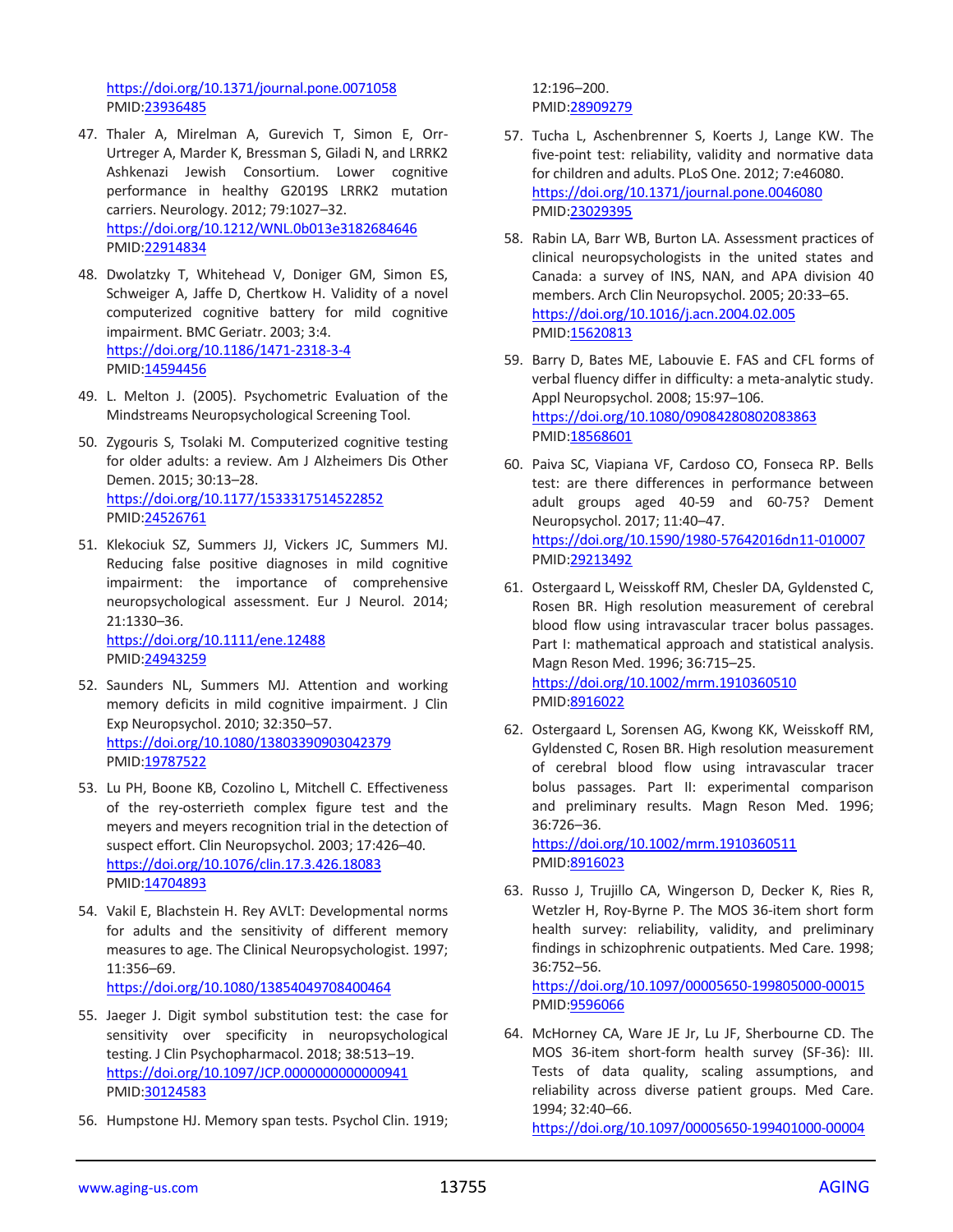PMID[:8277801](https://pubmed.ncbi.nlm.nih.gov/8277801)

- 65. McHorney CA, Ware JE Jr, Raczek AE. The MOS 36-item short-form health survey (SF-36): II. Psychometric and clinical tests of validity in measuring physical and mental health constructs. Med Care. 1993; 31:247–63. <https://doi.org/10.1097/00005650-199303000-00006> PMID: 8450681
- 66. Hochberg Y. A Sharper Bonferroni Procedure for Multiple Tests of Significance. Biometrika. 1988; 75:800–2. <https://doi.org/10.1093/biomet/75.4.800>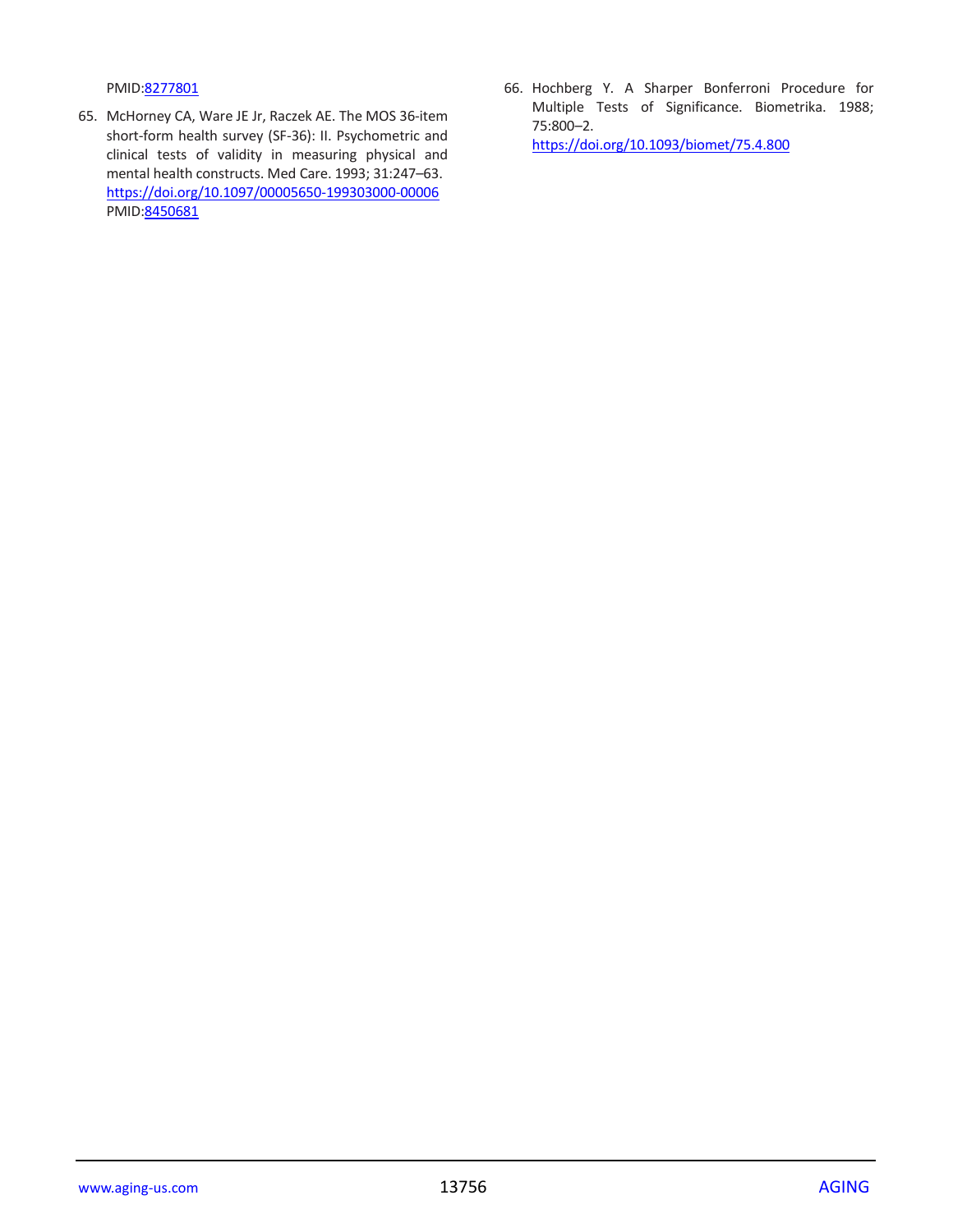#### **SUPPLEMENTARY MATERIALS**

#### **Supplementary Methods**

#### **SI-1: MRI analysis**

#### **DSC analysis steps:**

1. Conversion of signal intensity to concentration of Gd-DTPA with respect to time:

$$
C_m(t) = -K * \ln\left(\frac{S(t)}{S_0}\right)
$$

where Cm(t) is the measured concentration of Gd-DTPA with respect to time, K is a proportionality constant that is inversely proportional to the TE and depends on the MR scanner, S(t) is the MRI signal intensity with respect to time, and so is the baseline MRI signal before the presence of Gd-DTPA and after a steady-state magnetization has been achieved [3].

- 2. Arterial input function: the AIF was measured automatically, using the following algorithm:
	- a. The volume with maximum Cm(t) intensity was identified (10<sup>th</sup>-13<sup>th</sup> volume). Only voxels with maximum intensity in this volume were identified as AIF candidates.
	- b. Only voxels with maximum intensity higher than the 96th percentile and lower than the 99.9th percentile were included.
	- c. Only voxels with a shape of sharp increase and sharp decrease were included.
	- d. The AIF voxel candidates were fitted to the gamma variate function using the following equation [3]. Goodness of fit was evaluated and only voxels with  $R^2 > 0.96$  were included.

$$
AIF_{fit}(t) or C_{fit}(t) = -K(x - \Delta)^{\alpha} * e^{-\frac{x - \Delta}{B}} * F_{step}(x - \Delta)
$$

- e. The final AIF was an average of the Cm(t) signal in the voxels passing the above criteria.
- f. Normalization of AIF: To allow a uniform time of injection in all subjects and DSC scans, the Cm(t) was shifted in case of early/late injection to allow a uniform AIF peak at the 10<sup>th</sup> volume.
- 3. Gamma fitting of AIF and Cm: The AIF and Cm(t) were fitted to the gamma variate function using the gamma fit equation (see above) [3].

where  $\text{AlFfit}(t)$  and  $\text{Cfit}(t)$  are the fitted  $\text{AlF}(t)$  and Cm(t) curves, respectively, K is a constant,  $x$  is the image number,  $\Delta$  is the delay between image 0 and the arrival of the bolus (a positive number),  $\alpha$  and B are gamma variate parameters, and Fstep is a step function defined by:

$$
F_{step} = \begin{cases} 1 \; \text{for } (x - \Delta) \ge 0 \\ 0 \; \text{for } (x - \Delta) < 0 \end{cases}
$$

- 4. SVD deconvolution: The fitted AIF was used to calculate C(t) (the tissue response to an instantaneous arterial bolus) using SVD deconvolutions was done by Ostergaard et al. (1996). In short, the values for the AIF and Cm(t) curves can be written in vector notation as  $C = AIF-1 \cdot Cm$ , where C represents the matrix of the deconvolved C(t) curve. This equation can be solved using the SVD technique, whereby the matrix AIF is decomposed into three matrices  $AIF =$ U • W • VT. The inverse of AIF can be calculated as AIF<sup>-1</sup> = V •  $\left[\text{diag}(1/w)\right]$  • UT, where  $\left[\text{diag}(1/w)\right]$ represents the reciprocals of the diagonal elements of W. When calculating AIF<sup>-1</sup>, problems arise when W contains singular values (i.e.,  $wi = 0$  or is close to 0) and will cause the curve C(t) to oscillate. Therefore, we used a cutoff threshold of 10% [1].
- 5. Calculation of CBV was performed based on the fitted Cm(t) and AIF:

$$
CBV = \frac{k}{\rho} * \frac{\int C_m(t)dt}{\int AIF(t)dt}
$$

where  $\kappa = (1 - HCTLV)/(1 - HCTSV)$  corrects for the fact that the hematocrit in large vessels (HCTLV was set to 0.45) is larger than the hematocrit of small vessels (HCTSV was set to 0.25) (1) and  $\rho$  is the density of brain tissue (1.04 g/ml) [3].

6. Calculation of CBF was performed using the following equation:

$$
\frac{CBV}{CBF} = \frac{\int C(t)dt}{C_{max}}
$$

where  $C(t)$  is the concentration of Gd-DTPA in a tissue region and Cmax is the maximum of this curve [3].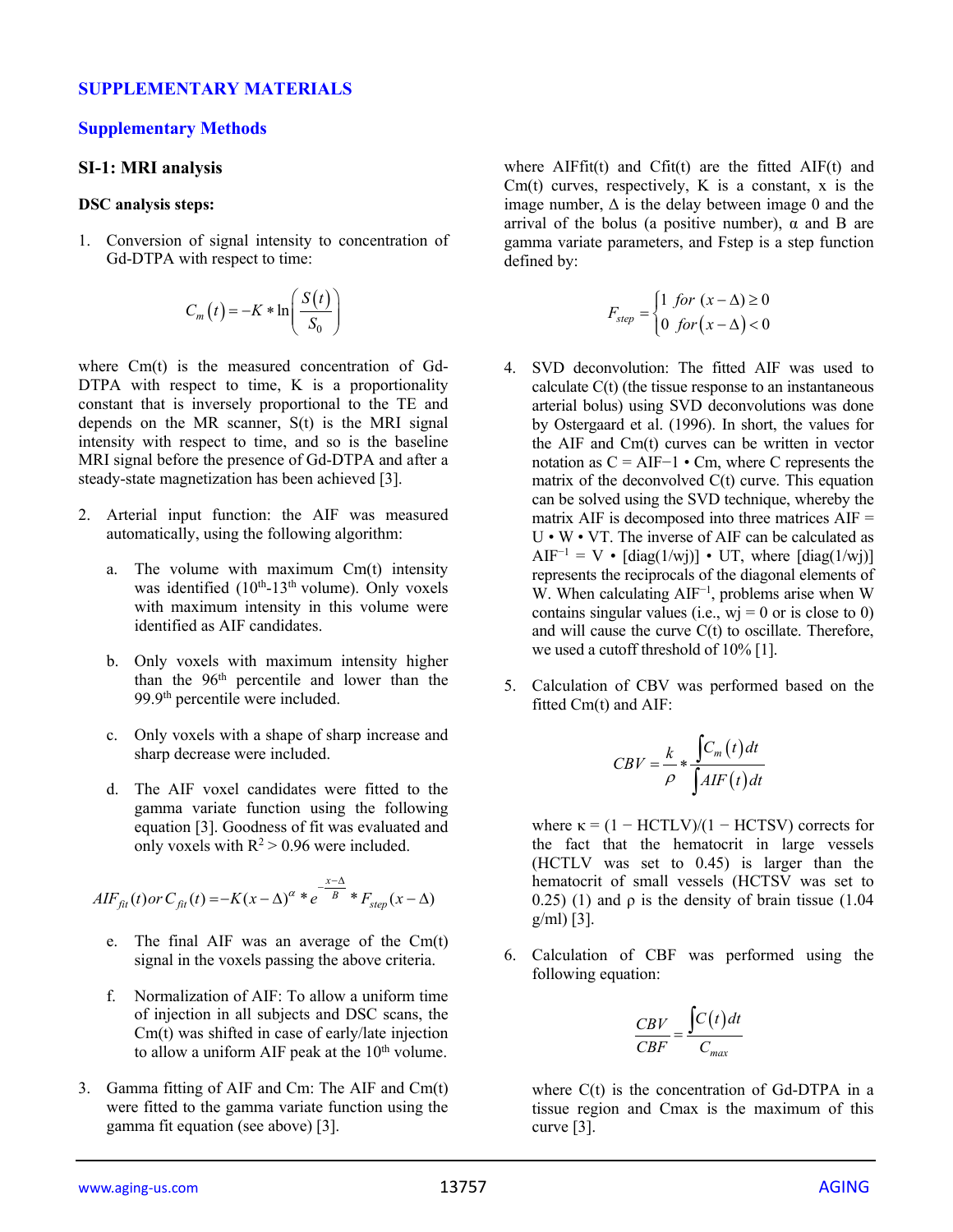7. MTT was calculated [2]:

$$
MTT = \frac{CBV}{CBF}
$$

8. Normalization of the CBF: Since the amount of injection was not uniform between scans, the CBF was normalized using a factor of 1.9 divided by the AIF peak value.

# **Supplementary References**

1. Ostergaard L, Sorensen AG, Kwong KK, Weisskoff RM, Gyldensted C, Rosen BR. High resolution measurement of cerebral blood flow using intravascular tracer bolus passages. Part II: Experimental comparison and preliminary results. Magn Reson Med. 1996; 36:726–36.

<https://doi.org/10.1002/mrm.1910360511> PMID[:8916023](https://pubmed.ncbi.nlm.nih.gov/8916023)

- 2. Ostergaard L, Weisskoff RM, Chesler DA, Gyldensted C, Rosen BR. High resolution measurement of cerebral blood flow using intravascular tracer bolus passages. Part I: Mathematical approach and statistical analysis. Magn Reson Med. 1996; 36:715–25. <https://doi.org/10.1002/mrm.1910360510> PMID[:8916022](https://pubmed.ncbi.nlm.nih.gov/8916022)
- 3. Smith AM, Grandin CB, Duprez T, Mataigne F, Cosnard G. Whole brain quantitative CBF, CBV, and MTT measurements using MRI bolus tracking: implementation and application to data acquired from hyperacute stroke patients. J Magn Reson Imaging. 2000; 12:400–10.

[https://doi.org/10.1002/1522-](https://doi.org/10.1002/1522-2586(200009)12:3%3c400::aid-jmri5%3e3.0.co;2-c) [2586\(200009\)12:3<400::aid-jmri5>3.0.co;2-c](https://doi.org/10.1002/1522-2586(200009)12:3%3c400::aid-jmri5%3e3.0.co;2-c) PMID[:10992307](https://pubmed.ncbi.nlm.nih.gov/10992307)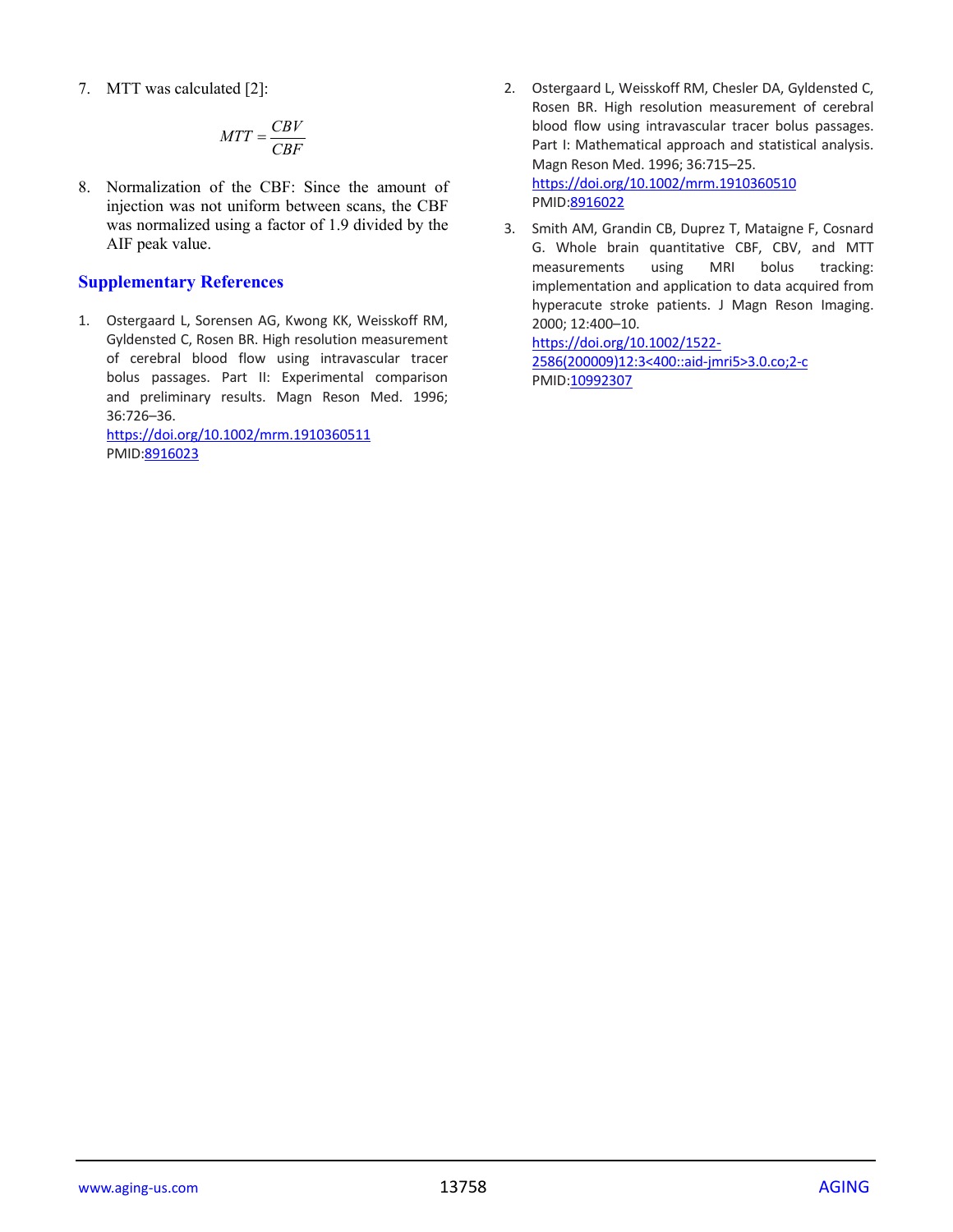# **Supplementary Tables**

Please browse Full Text version to see the data of Supplementary Table 1.

|                                      | <b>Main Effect of Group</b> |            | <b>Main Effect of Time</b> |            | (Group by Time)  | <b>Interaction Effect</b> |
|--------------------------------------|-----------------------------|------------|----------------------------|------------|------------------|---------------------------|
|                                      | $\boldsymbol{F}$            | p-value    | $\boldsymbol{F}$           | p-value    | $\bm{F}$         | p-value                   |
| <b>Neurotrax</b>                     |                             |            |                            |            |                  |                           |
| <b>Primary Endpoint</b>              |                             |            |                            |            |                  |                           |
| Global Cognitive Score               | 7.171                       | $0.009*$   | 34.382                     | $< 0.000*$ | 10.811           | $0.002*$                  |
| <b>Secondary Endpoints</b>           |                             |            |                            |            |                  |                           |
| Memory                               | 0.256                       | 0.614      | 7.069                      | $0.010*$   | 5.186            | 0.026                     |
| Verbal - Immediate                   | 0.195                       | 0.66       | 4.602                      | 0.036      | 0.220            | 0.64                      |
| Verbal - Delayed                     | 4.61                        | 0.036      | 5.732                      | 0.02       | 1.216            | 0.274                     |
| Non-verbal - Immediate               | 5.511                       | $0.002*$   | 0.33                       | 0.567      | 4.512            | 0.037                     |
| Non-verbal - Delayed                 | 3.874                       | 0.053      | 1.472                      | 0.229      | 4.400            | 0.04                      |
| <b>Executive Function</b>            | 17.321                      | $< 0.000*$ | 9.346                      | $0.003*$   | 2.213            | 0.142                     |
| Attention                            | 8.688                       | $0.004*$   | 18.2                       | $< 0.000*$ | 8.445            | $0.005*$                  |
| <b>Information Processing Speed</b>  | 5.634                       | $0.021*$   | 8.082                      | $0.006*$   | 9.142            | $0.003*$                  |
| Motor Skills                         | 5.526                       | $0.022*$   | 1.781                      | 0.187      | 2.964            | 0.09                      |
| <b>CANTAB</b>                        |                             |            |                            |            |                  |                           |
| <b>ASTLCM</b>                        | 12.716                      | $0.001*$   | 3.408                      | 0.07       | 4.458            | 0.039                     |
| <b>ASTLCMD</b>                       | 8.980                       | $0.004*$   | 0.033                      | 0.857      | 10.702           | $0.002*$                  |
| <b>ASTLICM</b>                       | 10.563                      | $0.002*$   | 5.488                      | 0.023      | 6.146            | 0.016                     |
| <b>ASTLICMD</b>                      | 11.183                      | $0.001*$   | 2.262                      | 0.138      | 11.254           | $0.001*$                  |
| <b>ASTLDM</b>                        | 14.911                      | $< 0.000*$ | 0.98                       | 0.326      | 7.104            | 0.01                      |
| <b>ASTLM</b>                         | 11.98                       | $0.001*$   | 4.855                      | 0.031      | 5.770            | 0.019                     |
| <b>IES</b>                           | 9.217                       | $0.003*$   | 3.023                      | 0.087      | 5.822            | 0.019                     |
| <b>PALTEA</b>                        | 0.124                       | 0.726      | 3.022                      | 0.08       | 5.822            | 0.019                     |
| PALTEA8                              | 0.023                       | 0.88       | 1.208                      | 0.276      | 6.677            | 0.012                     |
| <b>RTIFMRT</b>                       | 10.019                      | $0.002*$   | 0.077                      | 0.782      | 1.878            | 0.176                     |
| <b>RTIFMDRT</b>                      | 11.321                      | $0.001*$   | 0.029                      | 0.864      | 0.782            | 0.38                      |
| <b>RVPMDL</b>                        | 5.125                       | 0.027      | 0.744                      | 0.392      | 0.907            | 0.345                     |
| <b>SSPFSL</b>                        | 0.038                       | 0.847      | 5.441                      | 0.023      | 0.030            | 0.863                     |
| <b>SSPRSL</b>                        | < 0.0001                    | 0.989      | 0.388                      | 0.536      | 0.025            | 0.874                     |
| <b>SWMBE</b>                         | 1.156                       | 0.287      | 2.293                      | 0.136      | 1.106            | 0.298                     |
| <b>Pen and Paper</b>                 |                             |            |                            |            |                  |                           |
| ROCFT Z-Score (immediate)            | 2.326                       | 0.133      | 0.22                       | 0.641      | $\boldsymbol{0}$ | 0.995                     |
| ROCFT Z-Score (delayed)              | 1.496                       | 0.226      | 14.503                     | $0.000$    | 0.009            | 0.925                     |
| Digit symbol substitution test $(Z)$ | 1.451                       | 0.234      | 17.317                     | $0.000$    | 3.598            | 0.064                     |
| Digit Span (Z-score)                 | 0.000                       | 0.986      | 0.537                      | 0.467      | 2.872            | 0.097                     |
| RAVLT total (Z-score)                | 0.059                       | 0.809      | 6.876                      | 0.011      | 5.439            | 0.023                     |
| Five Points (percentile)             | 2.400                       | 0.127      | 16.641                     | $0.000$    | 1.778            | 0.188                     |
| Trials B (Z-score)                   | 0.191                       | 0.664      | 3.694                      | $0.06\,$   | 0.282            | 0.597                     |
| F-A-S Z-score (Semantic)             | 1.449                       | 0.234      | 1.233                      | 0.271      | 4.646            | 0.035                     |

|  | Supplementary Table 2. Neurocognitive function repeated measures analysis. |  |  |
|--|----------------------------------------------------------------------------|--|--|
|  |                                                                            |  |  |

Using a 2X2 repeated measures ANOVA model, the cognitive scores were compared between the 2 groups. The first two columns present the between group effect. The 3rd and 4th columns report the time repeated effect (within group). The 5th and 6th columns report the group-by-time interaction;

Bold – P<0.05, \*-Satisfied Bonferroni corrections. Neurotrax scores are normalized to age, gender and education years.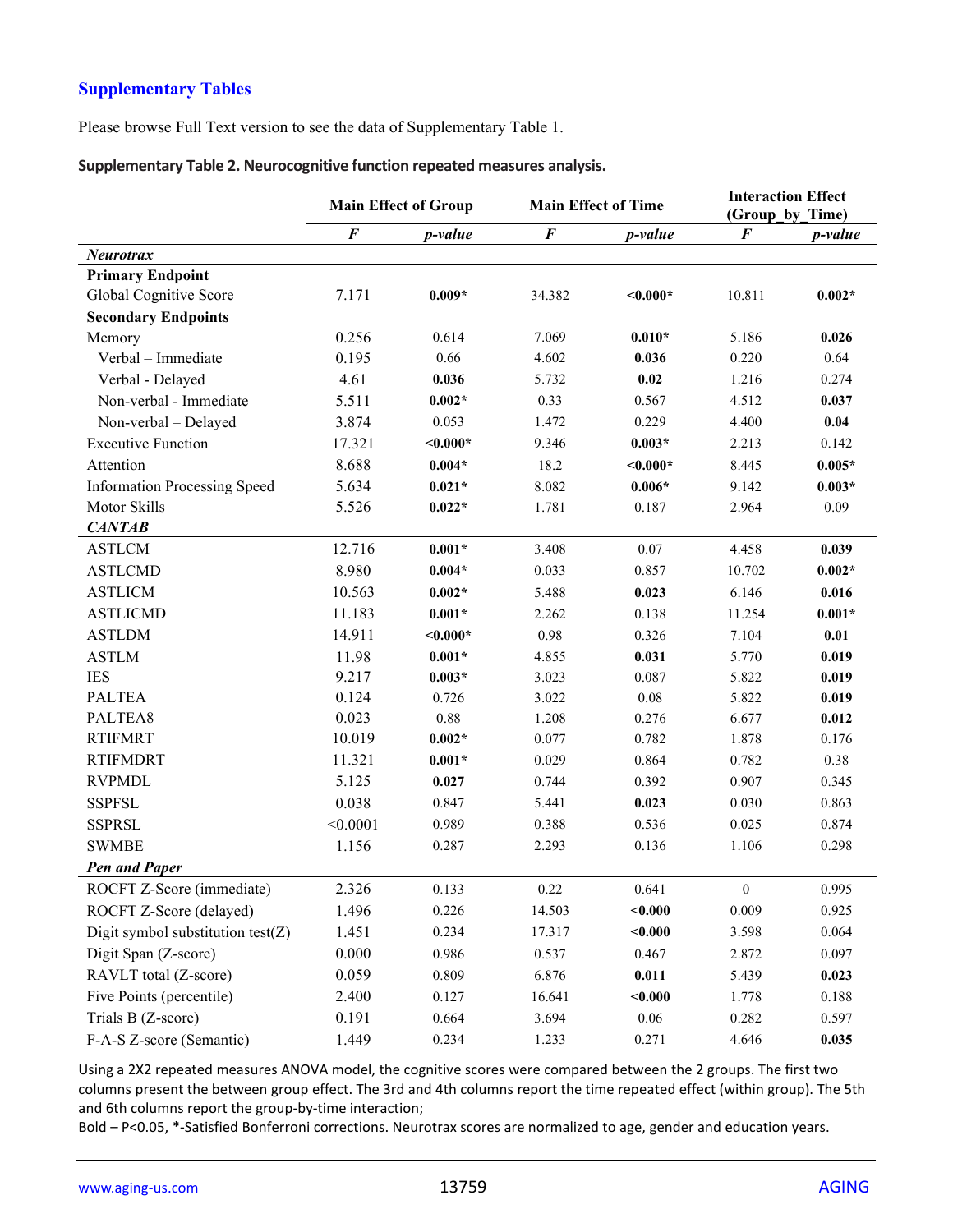# **Supplementary Table 3. Global cerebral blood flow changes.**

|                    | <i>Control Group <math>(N=19)</math></i> |                  |                     |                  | <b>HBOT</b> Group $(N=20)$ |                     |                                                 |                             |
|--------------------|------------------------------------------|------------------|---------------------|------------------|----------------------------|---------------------|-------------------------------------------------|-----------------------------|
|                    | <b>Baseline</b>                          | <b>Control</b>   | 3 months<br>P-value | <b>Baseline</b>  | Post-<br><b>HBOT</b>       | 3 months<br>P-value | <b>Baseline</b><br><b>Comparison</b><br>P-value | Group by<br>time<br>P-value |
| Whole Brain        | $41.34\pm 6.22$                          | $41.55\pm 6.78$  | 0.88                | $47.13 \pm 7.69$ | $50.22 \pm 7.26$           | 0.054               | 0.014                                           | 0.180                       |
| <b>Grey Matter</b> | $47.79 \pm 8.84$                         | $47.93 \pm 9.89$ | 0.94                | 58 20 $\pm$ 9 43 | $61.92 \pm 8.22$           | 0.057               | 0.001                                           | 0.170                       |
| White Matter       | $28.40\pm7.35$                           | $28.57 \pm 7.17$ | 0.88                | $29.12\pm 6.37$  | $30.67\pm4.93$             | 0.198               | 0.747                                           | 0.472                       |

#### **Supplementary Table 4. Significant correlations between cognitive changes and perfusion changes.**

| Area                                | BA     | <b>Battery</b> | <b>Test</b>  | Parameter       | R        | <b>P-Value</b> |
|-------------------------------------|--------|----------------|--------------|-----------------|----------|----------------|
| Right superior medial frontal gyrus | 6      | <b>CANTAB</b>  | Set shifting | ASTLCM          | $-0.343$ | 0.03           |
| Right superior medial frontal gyrus | 6      | <b>CANTAB</b>  | Set shifting | <b>ASTLCD</b>   | $-0.384$ | 0.01           |
| Right superior medial frontal gyrus | 6      | <b>CANTAB</b>  | Set shifting | <b>ASTLMD</b>   | $-0.455$ | 0.004          |
| Right superior medial frontal gyrus | 6      | <b>CANTAB</b>  | Set shifting | <b>ASTLICM</b>  | $-0.41$  | 0.01           |
| Right superior medial frontal gyrus | 6      | <b>CANTAB</b>  | Set shifting | <b>ASTLICMD</b> | $-0.473$ | 0.003          |
| Right superior medial frontal gyrus | 6      | <b>CANTAB</b>  | Set shifting | <b>ASTLM</b>    | $-0.386$ | 0.01           |
| Right supplementary motor area      | 6      | <b>CANTAB</b>  | Set Shifting | <b>ASTLCMD</b>  | $-0.323$ | 0.048          |
| Right supplementary motor area      | 6      | <b>CANTAB</b>  | Set Shifting | <b>ASTLDM</b>   | $-0.363$ | 0.025          |
| Right supplementary motor area      | 6      | <b>CANTAB</b>  | Set Shifting | <b>ASTLICMD</b> | $-0.379$ | 0.02           |
| Left middle frontal gyrus           | 8      | NeuroTrax      | Memory       | Memory          | 0.379    | 0.023          |
| Right middle frontal gyrus          | 6      | NeuroTrax      | Attention    | Attention       | 0.339    | 0.043          |
| Right superior medial frontal gyrus | 6      | Pen and Paper  | <b>RAVLT</b> | Total           | 0.393    | 0.016          |
| Right superior medial frontal gyrus | 6      | Pen and Paper  | <b>FAS</b>   | Semantic        | 0.353    | 0.032          |
| Right supplementary motor area      | 6      | Pen and Paper  | <b>RAVLT</b> | Total           | 0.394    | 0.016          |
| Right superior parietal gyrus       | $\tau$ | Pen and Paper  | <b>RAVLT</b> | Total           | 0.380    | 0.002          |

# **Supplementary Table 5. Quality of life (SF-36 questionnaire) changes.**

|                              | Control Group $(N=33)$ |                   |                     |                   | <b>HBOT</b> Group $(N=29)$ |                     | <b>Baseline</b>              | <b>Net</b>                   |
|------------------------------|------------------------|-------------------|---------------------|-------------------|----------------------------|---------------------|------------------------------|------------------------------|
|                              | <b>Baseline</b>        | <b>Control</b>    | 3 months<br>P-value | <b>Baseline</b>   | Post-HBOT                  | 3 months<br>P-value | <b>Comparison</b><br>P-value | <b>Effect</b><br><b>Size</b> |
| Physical function            | $86.97 \pm 15.41$      | 89.25±12.99       | 0.55                | $84.28 \pm 14.16$ | $90.71 \pm 8.70$           | 0.08                | 0.53                         | 0.66                         |
| Physical limitations         | 78.57±31.70            | $83.33 \pm 28.58$ | 0.56                | 78.57±28.81       | $88.09 \pm 16.99$          | 0.19                |                              | 0.50                         |
| <b>Emotional limitations</b> | 84.52±29.37            | $77.77 \pm 32.02$ | 0.42                | $74.60\pm24.69$   | 76.19±30.08                | 0.86                | 0.24                         | 0.86                         |
| Energy                       | $69.107 \pm 16.10$     | $69.44 \pm 14.36$ | 0.93                | $62.61 \pm 15.21$ | $70.71 \pm 13.53$          | 0.07                | 0.16                         | 0.75                         |
| Emotional well being         | $77.14 \pm 16.10$      | $76.74 \pm 14.71$ | 0.92                | $71.80 \pm 14.88$ | $78.28 \pm 13.53$          | 0.14                | 0.24                         | 0.71                         |
| Social function              | $87.05 \pm 17.17$      | $88.42 \pm 16.60$ | 0.76                | $84.52 \pm 20.50$ | $86.30 \pm 20.11$          | 0.77                | 0.64                         | 0.69                         |
| Pain                         | $81.42 \pm 19.92$      | $83.61 \pm 19.34$ | 0.68                | 79.16±17.12       | $85.83 \pm 13.65$          | 0.17                | 0.68                         | 0.65                         |
| General health               | $75.0 \pm 16.83$       | $79.62\pm16.28$   | 0.30                | $74.52 \pm 14.30$ | $80.0 \pm 14.74$           | 0.23                | 0.92                         | 0.93                         |